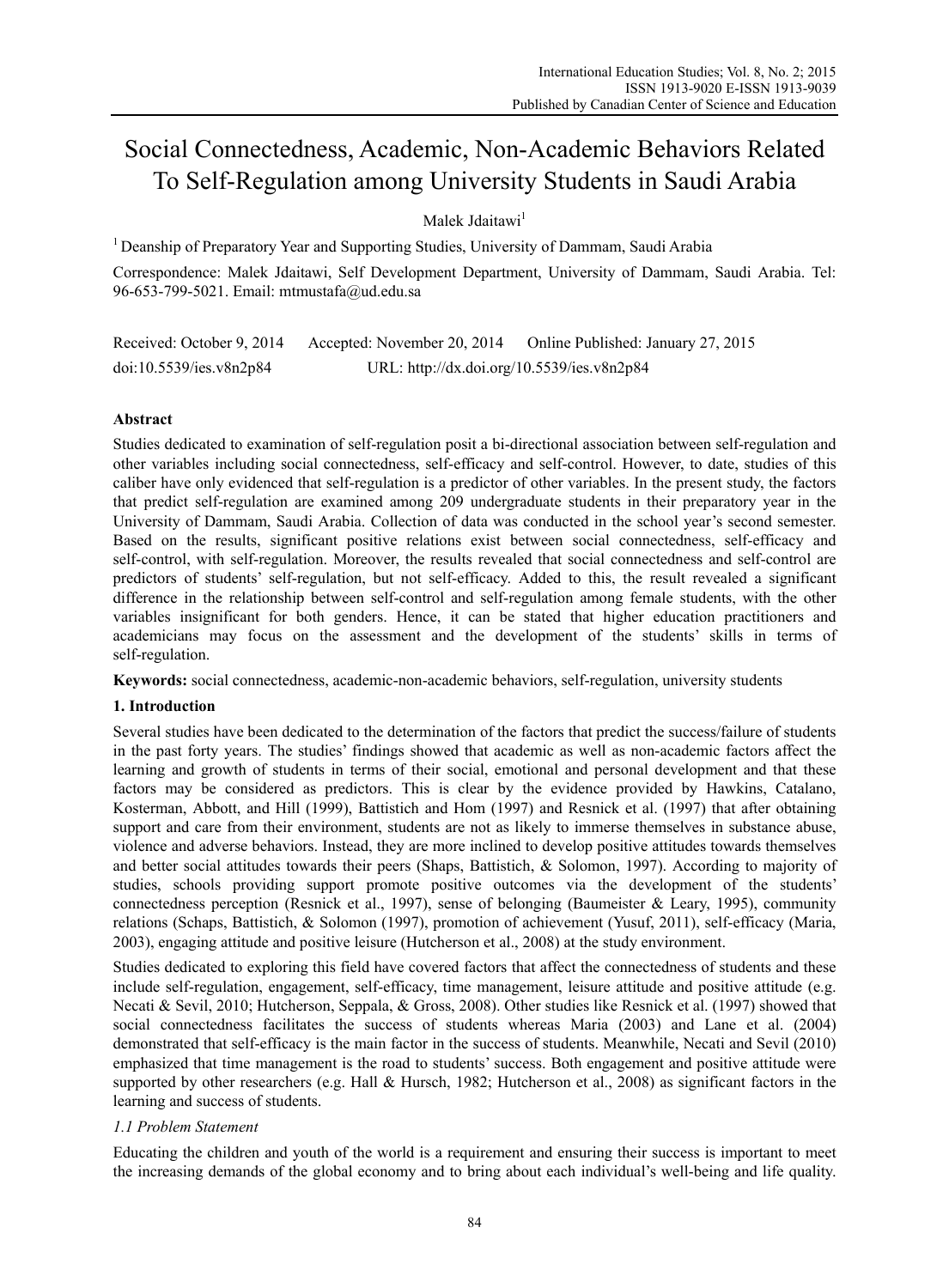Several risk and protective factors have primarily been highlighted in terms of their relationship with adjustment life of adolescence. As such, it becomes important to consider that such relationship's cause and effect and the outcomes in the individual's life is complex. This is because a single risk factor may not significantly affect the adolescence development but the association between several factors would more likely affect the same (Raver, 2003; Miller & Glinski, 2000; Bassarath, 2001). In this regard, some risk factors that result to maladaptive outcomes in the adolescents' lives are pinpointed in the domains of individual characteristics such as family, peers, schools, university and communities. The relevant issues are depressive symptoms, self-harming behavior, low self-efficacy and motivation, and disorders connected to anti-social behavior, peer involvement, and negative social link (low popularity and rejection from peers) (Bond, Toumbourou, Thomas, Catalono, & Patton, 2005; Miller & Glinski, 2000; Bassarath, 2001; Maehr & Meyer, 1997).

Adolescent problems have been linked by several researches (e.g. Appleton, Chrisenson, & Farlong, 2008; Raver & Knitzer, 2002; Ackerman, Kogos, Youngstorm, Schoff, & Izard, 1999) to decreased self-esteem, problem issues combined with negative peer influence and lackluster school performance, lack of social and emotional competencies and problems of social adjustment. The above scenario holds true in the context of Saudi Arabia as several studies (Abo-Zeid, Hifnawy, & Abdel-Fattah, 2009; Abdel-Fattah, Asal, Al-Asmary, Al-Helali, Al-Jabban, & Arafa, 2004) have shown that adolescents are faced with a multitude of challenges in their lives. Some of these studies stressed on adolescent issues including emotional and behavioral disturbance, social issues, psychological pressure, lack of leisure time, average self-esteem level, self-injury, and moderate level of social connectedness (Abo-Zeid et al., 2009; Abdel-Fattah et al., 2004; Greydanus & Shek, 2009; Al-Hattab, 2006; Al-Anazi & Al-Shamli, 2011; Jdaitawi, Motawa, & Al-Nabrawi, 2013). These issues lead to minimal inclination towards task performance, effective studying, memorizing details, strive towards success, selection of effective performance environment, setting and reaching goals and maintaining effort over time.

With regards to the risk and protectors variables in the life of student, majority of students have been revealed to display personality disorders, anti-social behavior, negative social connectedness, and little to no interest to participate in curricular activities, reading challenges, academic potential, depression, substance abuse and even suicide and harm as provided by Sawyer et al. (2001), Bassarath (2001), Miller and Glinski (2000), and Mansfield (2010). Thus, it can be contended that there are several factors that predict the outcomes and success of adolescent academic performance (Barber & Rollins, 1990; Barnes & Farrell, 1992; Pajares, 1997; Fremd & Baltes, 2002; Joo, Bong & Choi, 2000; Lee & Robbins, 2000). In addition to this, there had been extensive studies concerning issues of psycho-social and cognitive factors and adolescent development, which related various aspects of such factors to several outcomes (Lee & Robbins, 2000; R. Lee, Draper, & S. Lee, 2001; Zimmerman, 2000; Mansfield, 2010; Chemers et al., 2001; Megan, 2009).

Some of these studies emphasized on some constructs as major factors that impact every aspect of the development of an adolescent–they are social connectedness, self-regulation, self-efficacy and self-control. In sum, researchers have hypothesized that social connectedness is among the crucial factors that result in higher well-being and eventually, an individual's happiness. The end result includes feeling a close relationship with peers, easy identification with other individuals, perception of others as friendly and approachable, taking part in social group and activities and stress on self-orientation and individualism (Cooper, 1999). Nevertheless, studies dedicated to determining the cause factors of the success of students in the Arab region are still few and far between. Only a few studies have been carried out regarding social-connectedness, self-regulation as well as other psycho-social and cognitive factors, and on top of this, the nature of such factors and their impacts on an adolescent's life is still largely unexplored (Stracuzzi & Mills, 2010; Rasmussen, Wrosch, Scheier, & Carver, 2006; Low & Nelson, 2005). Moreover, studies dedicated to self-regulation and adolescent risk claimed that peer connectedness may play a role despite the lack of any particular study that focused on the relationship between connectedness and self-regulation. This study therefore attempts to contribute to literature by mainly examining the impact of social connectedness on self-regulation, cognitive and non-cognitive factors. Prior studies have been confined on diagnosing the relationship between the variables in individual educational settings in the Western countries and to the researcher's knowledge, no study has been dedicated to examining this relationship in the Arab region. Hence, this study attempts to contribute to literature by investigating these factors among university students in the context of Saudi Arabia.

# *1.2 Purpose of the Study*

Despite the numerous evidence in prior literature concerning the cause factors of student's self-regulation, there still a need to conduct the study among adolescents (Danial, 2009; Twenge et al., 2002). Thus, this study contributes to literature in this field in the context of Saudi adolescents by assessing the causes of self-regulation learning among Saudi university students and the connection between social connectedness, self-regulation,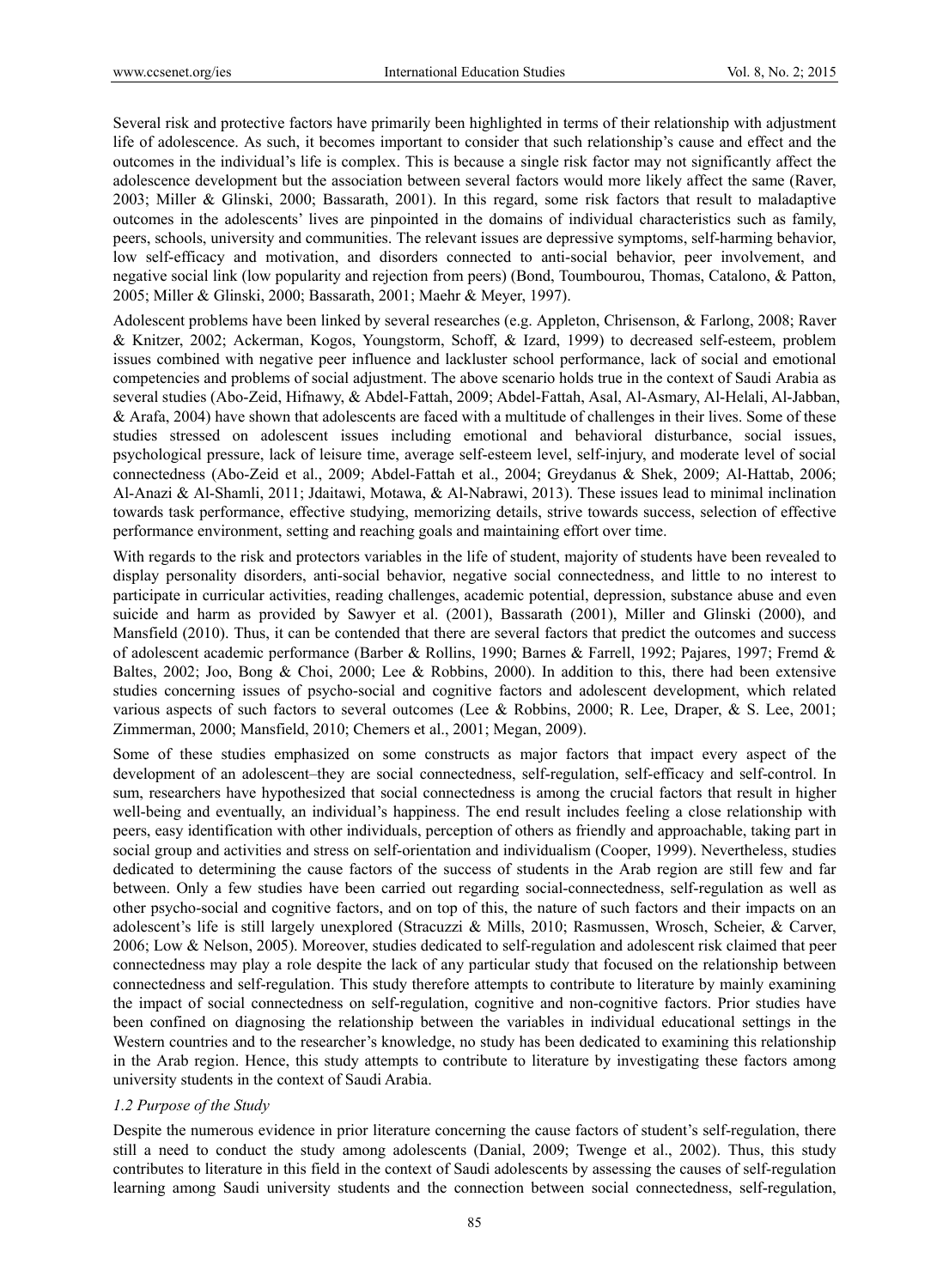self-efficacy and self-control. Specifically, the main objectives of the present study are:

1) To examine the relationship between social connectedness and self-regulation with cognitive and non-cognitive factors.

2) To identify the effect of social connectedness on the student's self-regulation.

3) To identify the relationship between social connectedness and the adolescent's cognitive and non-cognitive factors.

4) To identify the differences in the impact of social connectedness, self-efficacy and self-control upon self-regulation between male and female Saudi students.

## *1.3 Significance of the Study*

Identifying factors that contribute to behavioral outcomes among students could assist the ministry's decision making regarding the professional advantages that can be obtained from the learning environment. Hence, this study attempts to extend literature in three ways; first, by determining the causes of self-regulation learning in a university environment; second, by determining the differences between the impact of social connectedness on the self-regulation level, in terms of cognitive and non-cognitive factors among Saudi university students and; third, conducting a comparative analysis of the reliability of the various models employed to different settings. The findings are expected to bring about explanations concerning the cognitive and non-cognitive outcomes of the adolescents as prior studies have been confined to diagnosing the relationship in an individual setting or a general discussion of the social connectedness role without conducting a comparative analysis of the various models' reliability employed to various settings.

## **2. Literature Review**

## *2.1 Adolescent Stage*

Adolescent refers to a stage in life where the childhood transitions into adulthood and it is characterized by major growth and development in terms of changes in physiology, cognitive, psychology and behavior, and crucial development tasks such as development of identity and independence (Lerner & Villaruel, 1994). Adolescents experience several developmental challenges at differing levels including the increasing need for independence, sexuality evolvement, transition through education and employment, formation of advanced cognitive abilities, handling changing relationships with family, peers and social network, taking on legal responsibilities, and developing individual ethics and identity (Cameron & Karbanow, 2003). Adolescence, as a concept, refers to one that is constructed socially rather than biologically and hence, its definitions may differ across cultures and over periods. Extant literature evidences various age ranges representing adolescence. The general definition contend that adolescence begins from as young as seven years extending to 18 years old until 22 years of age.

## *2.2 Social Connectedness*

As a concept, connectedness has been a familiar topic in the field of psychology as pioneering studies have been dedicated to it. It is deemed as the relationship of the individual with the society and is crucial to psychological adjustment (Mcwhirter, 1990; Zachariah, 1994). In this regard, Lee and Robbins (1995) described social connectedness as the kind of relational scheme that signifies patterns found in interpersonal relationships. It was also explained to be a concept that is an enduring and ubiquitous self-sense in relationships to the world (Lee  $\&$ Robbins, 2000) enabling individuals to perceive themselves as a part of the human race and to identify themselves with people they gravitate to (Lee & Robbins, 1995). In short, social connectedness refers to the way an individual relates with other individuals and his perception of himself in terms of networks and relationships.

Social connected individuals generally feel close to other individuals and they easily identify with them, perceive others as friendly and approachable and they commonly take part in social groups and activities. On the other hand, low connected individuals often experience negative feelings including loneliness, anxiety, jealousy, anger, depression, and low self-esteem. They think of themselves as pariahs and are others often misunderstand them as they separate themselves from society and face ample challenges in the social world (Denial, 2009). Although people in the latter type eventually manage to develop relationships with groups, they almost always lack an in-depth connection with themselves as well as with others (R. Lee, Draper, & S. Lee, 2001). Thus researchers advocate the notion that social connectedness is a primary life aspect as it has been revealed to be related to higher levels of well-being in adolescents (Griffiths et al., 2007), the older generation (Fiori, Antonncci, & Cortina, 2006; Litwin, 2001). In addition, Lee, Draper, and Lee (2001) also reported that social connectedness in college age population is related with heightened social involvement, positive perceptions of other individuals,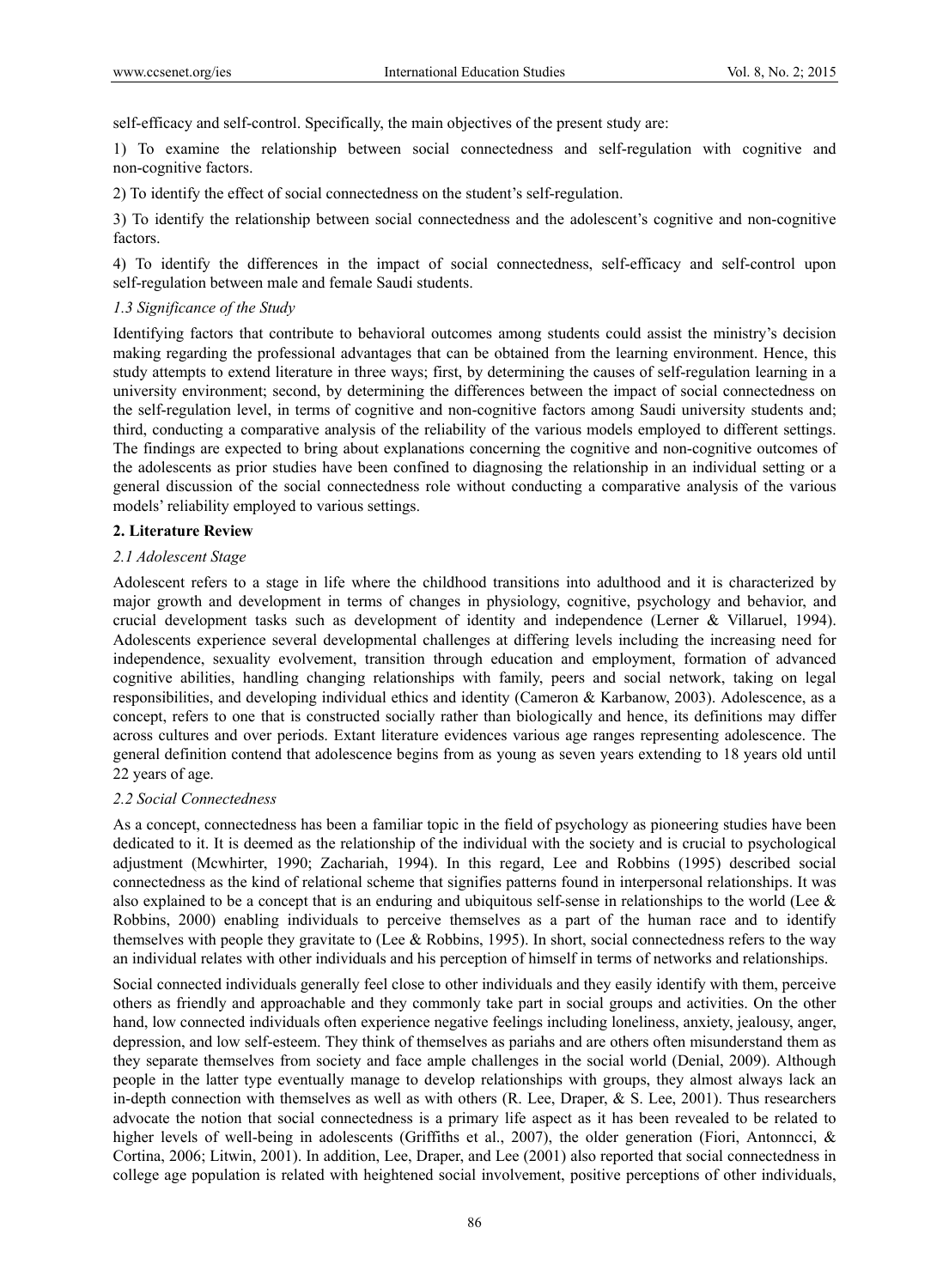effective relationship engagement (R. Lee, Draper, & S. Lee, 2001), higher social competency and psychological well-being (Williams & Gelliher, 2006) and high levels of esteem (Lee et al., 2001; Lee, Keogh, & Sexton, 2002). Other studies such as Cohen and Wills revealed positive linkage leading to a perception of being protected from adverse life events while others like Julawong (2009) showed that it leads to confidence gain in coping with negative events. Contrastingly, low levels of social connectedness have been connected to depression in older individuals (Goden et al., 2009; Ingersall-Dayton, Morgan, & Antonnucci, 1997) and other adverse feelings like isolation, maladaptive interpersonal behaviors and relationship dissatisfaction among college going adolescents (Lee et al., 2001). In sum, social connectedness has been reported to be significantly related to a sense of meaning in life while the contrary has been highlighted to be related to a sense of meaninglessness (Debats, 1995).

# *2.3 Self-Regulation*

Self-regulation refers to thoughts and feelings and actions that are planned and employed by an individual for the achievement of personal aims (Zimmerman, 2000). Generally, it is a concept having broad implications and covering several interdependent factors such as affective capacities (emotions and feelings) and cognitive capacities (beliefs, perceptions and knowledge). Self-regulation is reported by Schunk and Ertmer (2000) to encapsulate setting of learning goals, focus on instruction, using effective strategies including ideas organization, effective use of resources, keeping track of performance, time management and high perception of abilities. Learning that is self-regulated is primarily a representation of the way learners improve their academic achievement via meta-cognitive, motivation and behavioral aspects (Zimmerman & Schunk, 1989). In other words, learners characterized as practicing self-regulation plan, self-evaluate and self-monitor in a meta-cognitive manner at differing levels of the learning process while believing motivationally that they are individuals who are competent, self-efficacious, and independent, and they exert effort towards achieving academic objectives. Behaviorally, they choose structure and even create an environment for optimum learning (Zimmerman, 1986). Hence, to understand self-regulation of student's learning, researchers stressed on the examination of their motivational beliefs, self-efficacy and control beliefs (Abdallah & Abu-Bakar, 2006; Schunk & Pegy, 1999).

# *2.4 Self-Efficacy*

Self-efficacy refers to the confidence levels of individuals on their ability to carry out actions or to achieve particular outcomes (Bandura, 1977, 1997). Bandura (1997) stated that beliefs of self-efficacy are based on the four information sources–enactive mastery experience/experience performing similar tasks, vicarious experiences, verbal persuasion, and physiological states. The concept of self-efficacy has been employed by researchers as a predictor of performance as its expectations can impact the initiation of behaviors and the persistence level employed in tackling difficulties faced while achieving tasks (Bandura, 1977). The positive self-efficacy-performance relationship has been widely acknowledged in literature and many studies have been dedicated to it in various settings (Chemers et al., 2001; Mooi, 2006). Specifically, Chemers et al.'s (2001) longitudinal study involved first year university students. They aimed to examine the impacts of academic self-efficacy and optimism upon the students' academic performance, stress, and health and school commitment. They included the predictor variables of high school GPA, academic self-efficacy, and optimism, and the moderator variables of academic expectations, and the students' ability of coping. The authors measured the variables at the end of the first academic quarter and linked them to classroom performance, personal adjustment, stress and health measured at the end of the school year. The study findings showed that academic self-efficacy and optimism significantly related to both performance and adjustment. In a related study, Lane et al., (2004) focused on the interconnections between self-efficacy, self-esteem, prior performance achievements, and academic performance among 205 post-graduate students. The study sample was required to complete measures of prior achievements, self-esteem, and self-efficacy at the onset of a 15-week course. The average grade of every student from the studied modules was utilized to measure performance. The findings revealed significant relationships between self-efficacy and self-esteem. Moreover, self-efficacy was revealed to mediate the performance accomplishments-academic performance relationship. The findings support the predictive effectiveness of self-efficacy measures in the context of academic environment.

# *2.5 Self-Control*

Self-control refers to the individual's ability to transform states and responses such as thoughts, feelings and actions (Baumeister, 2002). It is significant in selection, pursuant, and disengagement of goals as a personality variable (Wrosch & Freund, 2001). In terms of self-control, individuals possessing a strong capacity to control themselves can perform tasks better and they have higher degrees of interpersonal success (Tangney, Baumeister,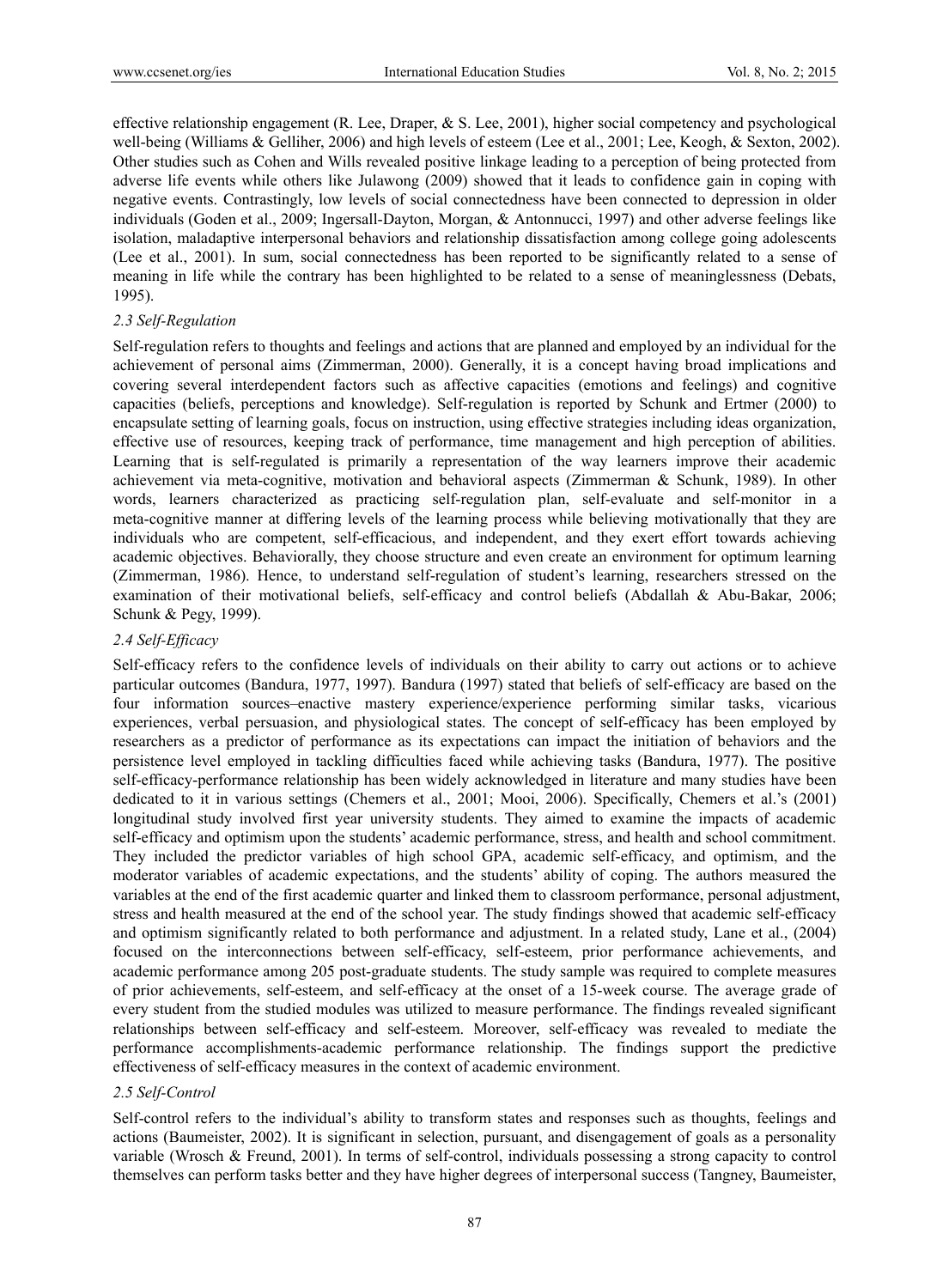& Boone, 2004). Specifically, Tangney, Baumeister, and Boone (2004) contended that individuals having high personal capacity for self-control can highly adapt and they have the tendency to live a fulfilling life. In addition to this, self-control was linked with successful control over developmental life demands (Wrosch & Freund, 2001). Adolescents characterized as having great self-control avoided conflicts between school and leisure and they have a higher life balance indicating that they are capable of coordinating their goals compared to those who have low self-control (Kuhnle et al., 2010a; Kuhnle, Hofer, & Kilian, 2010b). More importantly, researchers such as Duckworth and Seligman (2006), Shoda, Mischel, and Peak (1990), and Wolfe and Johnson (1995) contended that the capacity for self-control predicts the academic achievement of students and hence, it is identical to self-regulated learning (Zimmerman, 2008). However, although the concepts developed in literature of self-regulated learning offers an explanation of strategies related with competent learning processes (Zimmerman, 2008), self-regulated learning is merely considered as a general capacity that is crucial for successful achievements in life aspects (Baumeister, 2002; Baumeister et al., 1998).

# *2.6 The Relationship between Social Connectedness and Self-Regulation*

The concept of connectedness originated from the psychological context and is deemed to be the relationship of the individual with himself, his family and the society he lives in. Social connectedness is related to greater degrees of well-being among disadvantaged adults (Griffiths et al., 2007) as well as older adults (Fiori, Antonncci, & Cortina, 2006; Litwin, 2001). In the university stage, social connectedness is linked to social involvement, good perception of others, ease of engaging in relationships (R. Lee, Draper, & S. Lee, 2001), greater social competency and psychological health (Williams & Gelliher, 2006), and high self-esteem (Lee et al., 2001; Lee, Keogh, & Sexton, 2002). Social connectedness and social capital are primary determinants of mental and physical health and inequity as individuals are normally linked to their family, school, work and other community, group, club and organizations.

According to Brandtstadter (1998), adolescence refers to the occurring notion of personal future that interrelates with the self-regulation process–selection and enacting of behaviors that achieve goals and pertain to self. In a normative viewpoint, the self-regulation capacity achieves greater functioning levels (Freund & Baltes, 2002) and can thus be considered as an important moderator of the actions of an individual (Baltes, Lindenberger, & Staudinger, 2006). Specifically, Baltes et al. (2006) and Freund and Baltes (20020 contended that within the life span of an individual, the goals selection along with developing the means to attain goals and goal adjustment, in the face of barriers, constitutes a primary characteristic of an adolescent's successful ecological relationship. However, Brandstadter (1998) stressed that in the phase of adolescence, self-regulation has been largely overlooked.

Both school connectedness and self-regulation constitute the way in which the student experiences his environment and the way he perceives and behaviors in reaction to the environment (Brandstadter, 1998, p. 450). School connectedness perceptions are deemed to be a sense of safety and belonging to the school community and learning engagement (Witherspoon, Schotland, Way, & Hughes, 2009). Students who perceive connections with their school environment are reported to be motivated in their academics and they have fewer tendencies to engage in antisocial behavior. Moreover, self-regulation including executive functioning aspects like attention, intentional behavior, emotional control, etc. along with metacognition reflects the ability of the student to motivate and direct themselves and to reflect on their thoughts and actions in ways that is invaluable and intentional (Zimmerman & Schunk, 1989). In this regard, self-regulation affects social emotional skills as well as academic success in the context of schools. According to Baumeister and Leary (1995), developing and maintaining social bonds is among the most effective motives of human beings. Studies support the role of social connections in various functioning domains. When individuals' social connectedness sense is challenged, their self-regulation ability is negatively impacted; for example, their IQ performance takes a dip (Beumeister, Twenge, & Nuss, 2002). On the basis of the above discussion, it can be stated that social connectedness benefits the individual's relationships as well as enhances self-regulation. Nevertheless, in literature, the positive effect of social connectedness on self-regulation has not been empirically confirmed (Baumeister & Stillman, 2007; Wittaker, 2008).

Despite the fact that extant literature indicates the significance of social connectedness in the adolescent stage (Sundler & Dahlberg, 2009; William & Galliher, 2006), not a single study focused on its impact on self-regulation in the stage of adolescence. Based on the limited research in this field, this paper's findings stress on the need to examine the impact of social connectedness on self-regulation and other student's life variables as recommended by Wittaker (2008).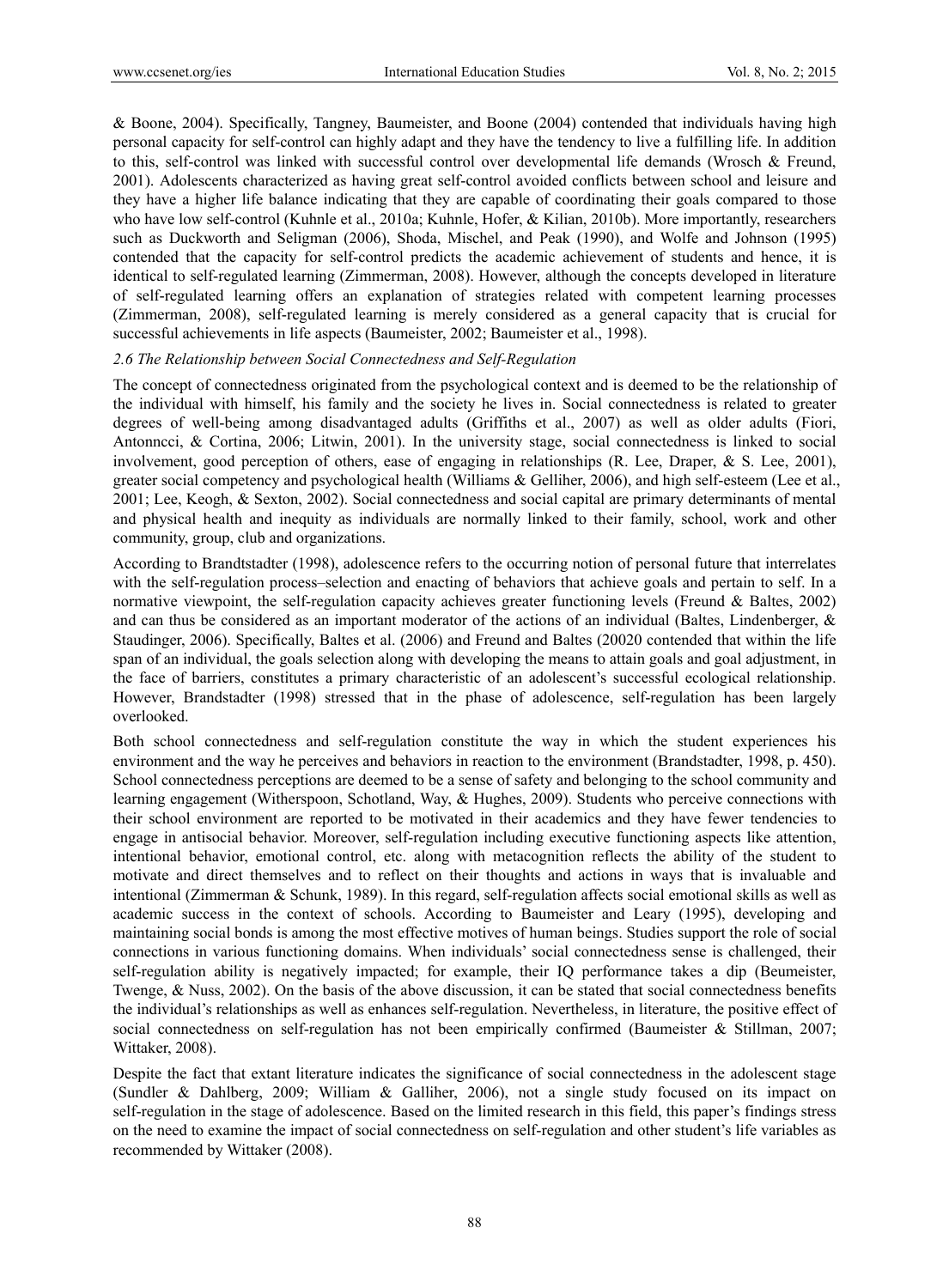## *2.7 Relationship between Social Connectedness, Cognitive and Non-Cognitive Factors*

Interactions within and between the biological context of an individual and his families, peers and school subsystems create the basis for their development (Bronfenbrenner, 1977). Along the same line of contention, social cognitive theory (Bandura, 1986, 1999) stressed on the important role of vicarious learning, learning by behavior observance of trusted others, in the development of children's self-efficacy. By observing the conversations among their family members, children increasingly develop their confidence to utter different words. On this basis, it can be stated that social connectedness and self-efficacy are interlinked. The need to belong is coupled by a need for regular contact and perception that the interpersonal relationship is solid, ongoing and has affective concern (Baumeister  $\&$  Leary, 1995). Thus, the need to belong may assist in explaining various human behavior, cognitive, motivational processes and emotions. Furthermore, several prior studies in this field contended that connectedness entails three kinds of dynamically related dimensions namely cognitions, emotions and behaviors (Fredricks, Blumenfeld, & Pairs, 2004; Glanville & Wildhagen, 2007). Specifically, Fredricks et al. (2004), Jimerson et al. (2003) and Ainley (1993) described cognitive dimension as the student's personal investment and learning approaches and self-regulatory strategies–it is operationalized as the perception and beliefs concerning the self, school and peers including strategies geared towards self-efficacy, motivations and academic aspirations. This feeling of belonging may directly and significantly affect the motivation of students (Goodenow, 1993b). For instance, both perceived support and the sense of belonging are predicted to increase the beliefs of the students concerning their success and eventually, their academic motivation. The sense of belonging in the classroom results in the development of a sense of school community, which adds to the positive behavioral, psychological, and social outcomes of students like achievement motivation, and competence and helps decrease negative outcomes like delinquency and use of drugs (Battistich, Solomon, Watson, & Schaps, 1997). Several researchers in the field of education are of the consensus that the need for belonging is among the most crucial needs of students' functioning in different learning contexts (Connell & Wellborn, 1991; Deci & Ryan, 1991; Finn, 1989; Osterman, 2000). In a study involving college students by Wittaker (2008), social connectedness was found to be related to perceived stress and health symptoms. Similarly, Pittman, and Richmond (2007) reported that school belonging may be related to academic motivation. Also, Freeman et al. (2007) studied the relationship between university students' sense of school belonging and academic achievement along with other variables. Their study sample comprised 238 first semester freshman. Their findings showed that student belonging related to academic self-efficacy, intrinsic motivation to achieve and value of task. They elaborated that students who had a sense of school belonging also felt that their instructors are more perceptive of them, and they are more organized and encouraging. On the other hand, students who lack the sense of school belonging felt their instructors to be cold.

In sum, prior studies claimed that social connectedness is among the primary factors that lead to the students' successful achievements in university life. High connectedness to university have been reported to lead to greater levels of self-efficacy, higher levels of academic motivation for achievement, which result in successful students and high scores in academic achievement. However, studies dedicated to connectedness and its relationship to cognitive and non-cognitive factors among university students are still few and far between and needs further examination (Wittaker, 2008; Heiman, 2004).

#### *2.8 The Effect of Variables on Self-Regulation Based on Students' Characteristics*

Donald, Dower, Correa-Velez, and Jones (2006) stated that social connectedness is related with health and is a protective factor that combats distress and its results. Additionally, other researchers (R. Lee, Draper, & S. Lee, 2001) indicated that social connectedness in college age population is linked to social involvement positive perception of peers, and easier engagement in relationships. Others related the construct to higher social competency and psychological health (e.g. Williams & Galliher, 2006), and increased self-esteem levels (Lee et al., 2001; Lee, Keough, & Sexton, 2002; Lee & Robbins, 2000). Still some other researchers like Pittman and Richmond (2007), Freeman et al. (2007), and Mueller (2008) showed that school belonging has a crucial role in achievement motivation and psychological adjustment of college students and is related with the perceptions of the students of their faculty. They added that this may differ according to the students' individual differences. For example, females were found to have higher levels of social connectedness compared to their male counterparts and the relationship between social connectedness and perceived stress was reported to be higher in the latter group (Moller, Fouladi, McCarthy, & Hatch, 2003; Lee et al., 2002). Additionally, social connectedness at a young age was reported to predict health and health risk behaviors in later life (Bond et al., 2007). Low level of social connectedness was linked to depression in older adults (Golden et al., 2009; Ingersoll-Dayton, Morgan, & Antonucci, 1997) and with perceptions of isolation, maladaptive interpersonal behaviors and dissatisfaction in relationships (Lee et al., 2001), particularly in college adolescents. Moreover, academic self-efficacy and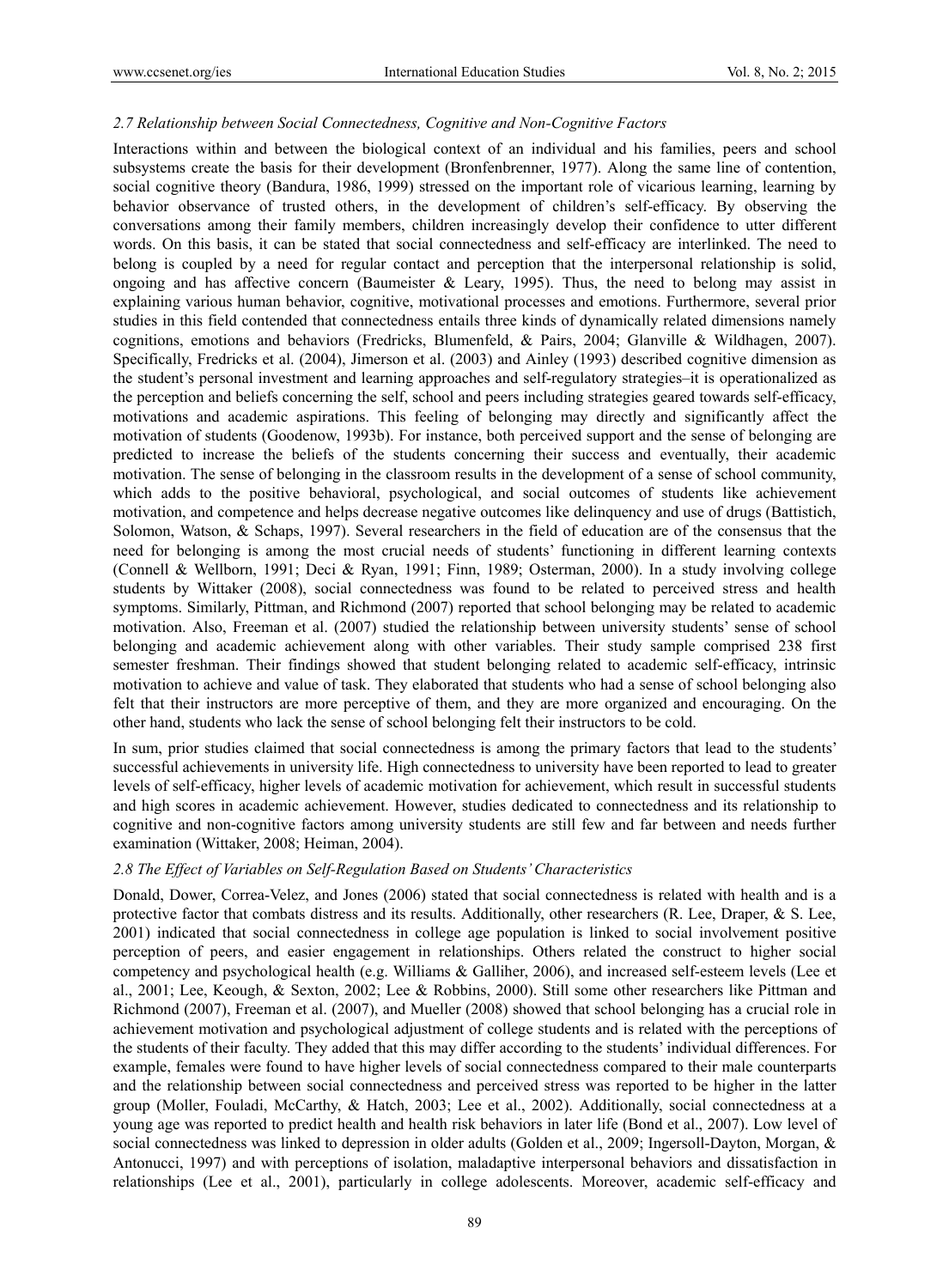optimism were found to be significantly linked to performance and adjustment by Chemers et al. (2001) and adolescents with high self-control avoided conflicts between school and leisure and had high life balance. These indicate that such adolescents are more capable of coordinating their goals more than their peers (Kuhnle et al., 2010a; Hofer & Kilian, 2010b). Despite the many studies that report the significant differences of the effect of social connectedness on other variables between genders, more research is called for to confirm such differences in the context of college students.

## **3. Method**

## *3.1 Research Design*

This study used a quantitative survey method for its research design. According to Babbie and Mouton (2001), survey refers to the research method that scrutinizes the accuracy of phenomenon and provides a precise description of what the research observes. The survey method is considered as the most appropriate method that is available to be utilized for data collection in order to describe a large population. Bassey (1995) contended that such surveys are excellent methods used to measure attitude and orientations that prevail in a large population. The employment of quantitative method is suitable in this present study as it allows the research to obtain snapshot views and attitudes of respondents with regards to the phenomenon under examination (Sekaran, 2003). Moreover, prior studies dedicated to studying the relevant variables of the present study also employed a quantitative method (Twenge et al., 2002). In this regard, Stacks (2002) described survey as a method that gathers in-depth information concerning the attitudes and beliefs of respondents, specifically those involving large populations. Because the number of students in this study is significant, it is challenging to gather authentic and objective data through other methods.

## *3.2 Population/Sample*

The study participants consist of students enrolled in Saudi universities. Owing to the impossibility of including the entire students, an appropriate sampling technique is required. The researcher chose a subject of a larger number of observations for this. Specifically, 209 undergraduate students were selected via stratified sampling method–a method that guarantees equal opportunity of every student to be chosen to represent the university faculties. The stratified random sampling was used to ensure the right proportion of representation of population sub-groups. Robson (1993) described stratified sampling as the optimum choice as the means are likely to be of close proximity to the mean of the overall population. Also, Leary (1995) supported that stratified random sampling extensively reflects the whole population's characteristics. The study sample comprised of preparatory year students enrolled in the faculties of Medicine, Engineering and Science in the University of Dammam, Saudi Arabia. They are characterized by similar student demographics with little variation in teaching and learning processes.

## *3.3 Outcome Measurements*

This study employed several measures; in particular, social connectedness was measured through the social connectedness scale proposed by Lee and Robbins (1998) to highlight the level of interpersonal closeness that is felt between the individual and his social network, and the level of difficulty in sustaining such closeness. For this purpose, students were required to respond to 20 questions on a five point likert scale, which ranged from 1 depicting strongly disagree to 5 depicting strongly agree. High score indicates a corresponding high connection between the individual and his network. This scale showed high internal reliability having a high alpha coefficient of 0.92 and high validity on a three factor model (Lee & Robbins, 1998). LASSI, a scale adopted from the learning and study strategies inventory proposed by Weinstein, Schulte, and Palmer (2002) was used to measure self-regulation. The scale consisted of 32 questions that assessed four main factors, with the entire items rated from 1 depicting strong disagree to 5 depicting strongly agree. In addition, self-efficacy was measured with the help of the general self-efficacy scale of 10 items developed by Schwarzer and Jerusalem (1995) for the prediction of tackling daily hassles and adapting after going through stressful life events. Statements to describe this factor included, "I can always manage to solve difficult problems if I try hard enough; I can usually handle whatever comes my way". Furthermore, self-control scale consisting of 26 items developed by Tangney, Baumeister, and Boone (2004) was used to measure self-control. Such scale was developed for the prediction of the students' capacity to modify them and adapt to generate a superior optimal alignment between self and the environment. The items were measured on a 5-pointlikert scale ranging from 1 depicting not at all like me to 5 depicting very much like me.

# *3.4 Procedure*

The study sample comprised 209 students of both genders (male and female) enrolled at the University of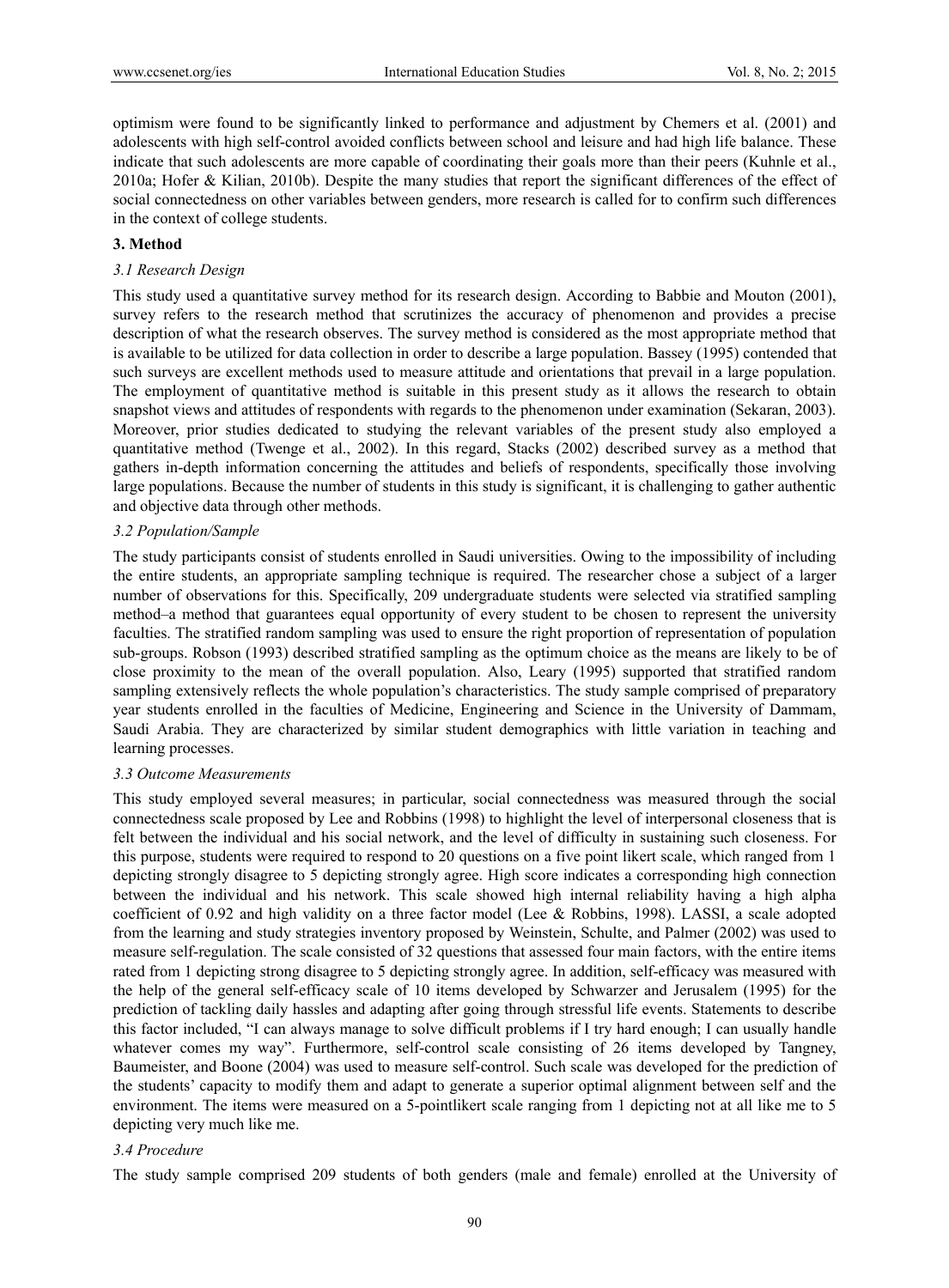Dammam in the faculties of medicine, engineering and science. Data collection was carried out at the end of the second semester of the year 2013/2014. The researcher approached the students at the end of a timetable session and explained the aim behind the study.

## *3.5 Descriptive Statistics and Confirmatory Factor Analysis*

This study conducted the confirmatory factor analysis on the variables to assess the robustness of the measurement model. Four latent variables were included in the study and all four variables were exposed to confirmatory factor analysis. The study examined the variables in terms of their convergent validity, discriminant validity as well as Cronbach's alpha. The entire CFA was conducted via AMOS to confirm the overall acceptability of the measures specifically with the use of the Chi-square statistics, ratio, RMSEA, CFI and TLI. These values were employed as they are not as sensitive to sample size as compared to their counterparts (Fan, Thomson, & Wang, 1999). Both the confirmatory fit index (CFI) and TLI values of ≥ .90 and RMSEA value of  $≥$  .08 indicate the model fit adequacy, while normed ( $χ² = \text{chi} ≥ .5$  indicates adequacy of the model fit. In this regard, some items in the first model of the exogenous and endogenous variables were found to load weakly to the latent variables. These weak items were deleted after which the results of the variables measurement models generated an appropriate fit statistics for the entire indices values. Additionally, the coefficients scale reliabilities were all acceptable at  $> 0.70$ . The measurement models results for the entire variables are presented in Table 1. The entire variable reported more than average descriptive statistics scores and skewness and kurtosis statistics remained within the acceptable value of 1.96, indicating normal distribution of data.

| Fit Index               | Social Connectedness | Self-Regulation Self-Efficacy |         | Self-Control |
|-------------------------|----------------------|-------------------------------|---------|--------------|
| Cronbach Alpha          | .95                  | .87                           | .92     | .84          |
| (RMSEA)                 | .077                 | .076                          | .070    | .077         |
| (CFI)                   | .943                 | .911                          | .987    | .942         |
| (TLI)                   | .932                 | .902                          | .978    | .934         |
| $(\chi^2 = \text{chi})$ | 2.245                | 2.209                         | 2.018   | 2.22         |
| Mean                    | 3.32                 | 3.27                          | 3.25    | 3.17         |
| <b>SD</b>               | .89                  | .88                           | .96     | .93          |
| <b>Skewness</b>         | $-.583$              | $-455$                        | $-.406$ | $-.245$      |
| Kurtosis                | .135                 | .034                          | $-.297$ | $-.381$      |

*Overall Measurement Model Fit for Research Model* 

## **4. Results**

Data analysis is described as a process comprising of several stages like coding of responses, cleaning, data screening, and choosing the strategy for data analysis (Churchill & Lacobucci, 2002; Sekaran, 2003). In the present study, data analysis and hypotheses testing entailed the use of statistical tools and methods of Statistical Package of Social Science (SPSS) and Structural Equation Modeling (SEM). In addition to the above analyses, bivariate correlation was employed to investigate the relationship between the study variables (social connectedness, self-regulation, self-efficacy and self-control. According to the results, a positive significant correlation exists between social connectedness and self-regulation ( $r=.722$ ,  $p=.000$ ), self-efficacy ( $r=.601$ , p=.000) as well as self-control (r=.598, p=.000). A positive significant correlation was also found between self regulation and self-efficacy (r=.619, p=.000), and self-control (r=.550, p=.000) and between self efficacy and self-control ( $r=0.503$ ,  $p=0.00$ ). It can therefore be concluded that the entire variables are positively correlated with each other.

The next analysis conducted was the multivariate modeling technique as this method is capable of including multiple predictors and variables criteria in a single model. Owing to the significant number of variables items in the study, the researcher selected a construct model for multidimensional variables by parceling items as recommended by Little, Cunningham, Shahar, and Widaman (2002). This was motivated by the aim to realize acceptable indicators ratio to sample size (Bagozzi  $\&$  Edward, 1998). Moreover, the parceling technique was also adopted as the study is focused on the relationship between latent variables as opposed to the factor structure of the measurement model. Hence, the items were randomly divided into parcels and were considered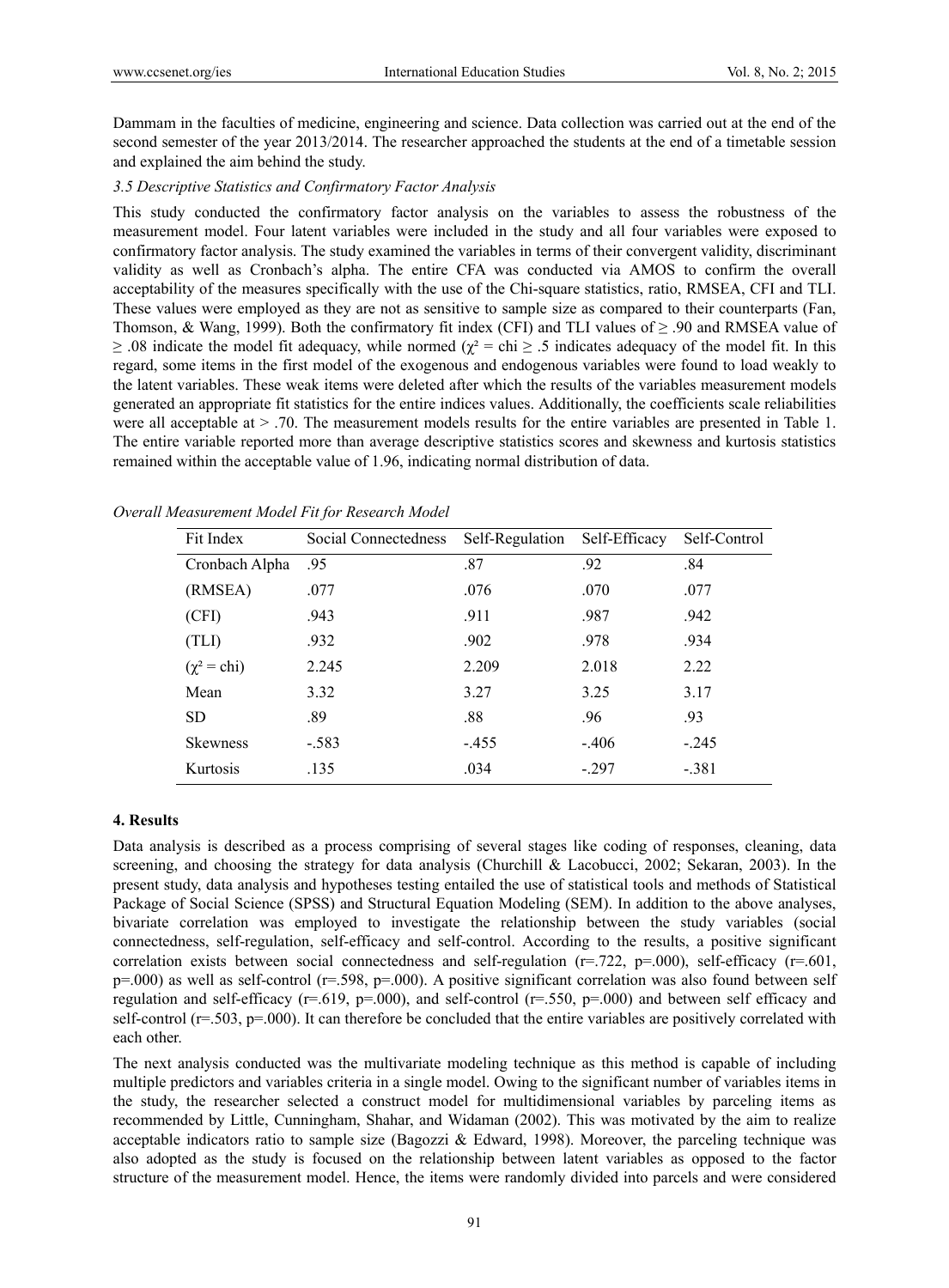as indicators of model 1 latent variables. The obtained significant minimum fit chi-square statistic of (250.794 and p=0.000) indicated imperfect model fit and implying that the model may be inadequate. Nevertheless, Diamantopoulos and Siguaw (2000) stressed on the sensitivity of the chi-square statistic to multivariate normality and sample size. Hence, the ratio of chi-square and degree of freedom ( $\chi^2$  = chi) was used as recommended by Bollen and Long (1993), where a value ranging from 2-5 is considered to represent a good fit (Kelloway, 1998). In this study a value of 1.959 was achieved for the structural model. The root mean square error of approximation or RMSEA has its basis on the residuals analysis, with values lower than 0.08 representing a better data fit (Dimantopoulos & Siguaw, 2000). In this study, the model obtained a value less than 0.08 (0.68) and this fell within the recommendation. Moreover, the CFI and TLI values were found to be 0.951 and 0.942 respectively, values that fall within the suggested value of 0.90, and thus indicating that the structural model based on the four indices showed adequate fit. Figure 1 presents the structural model along with its ML parameter estimates. The t-statistic for individual structural coefficients were studied to confirm whether or not they are significantly correlated on the basis of (t $\geq$ 1.96; p<0.05). From Table 2, the t-value shows positive significant relationship between social connectedness and self-efficacy (7.42; p<0.05), self control (7.26; p<0.05), and a positive significant relationship between self-efficacy and self-control  $(7.84; p<0.05)$  and hence, hypothesis 1 is supported.

The second group entailed the evaluation of whether or not social connectedness, self-efficacy and self-control were predictors of self-regulation among Saudi students. According to the results, social connectedness positively predicted the students' self regulation ( $\beta = .36$ ,  $p = .032$ ), self-control positively predicted self-regulation ( $\beta$  = .50, p = .000) but self-efficacy did not significantly predict students' self-regulation ( $\beta$  = .20,  $p = .074$ ). The third analysis involved the comparison of the social connectedness, self-efficacy and self-control effects upon self-regulation between the two genders. Data was analyzed via multiple group analysis (males and females), the highest-likelihood structural equation modeling. The model showed a good data fit with the value of chi-square value of 2.541 for the structural model. In addition, the value of the RMSEA was 0.08, which showed better data fit while values for CFI and TLI were 0.849 and 0.820 respectively. The analysis results displayed a significant path in the female model regarding the effect of self-control on self regulation but the rest of the variables relationships for both genders were insignificant. Therefore, the fourth hypothesis was rejected and the fifth one is partially supported.

| Variables            |                | $\mathcal{D}$ | 3    |      |
|----------------------|----------------|---------------|------|------|
| Social Connectedness | $\blacksquare$ | 722           | -601 | .598 |
| Self-Regulation      | 722 1          |               | -619 | .550 |
| Self-Efficacy        | -601           | $.619 - 1$    |      | .503 |
| Self-Control         | -598           | -550          | -503 |      |

Table 1. Univariate correlation

Table 2. Structural equation modeling: relation analysis

| H    | <b>Structural Relation</b>                | C R       | t value |
|------|-------------------------------------------|-----------|---------|
| H1 = | Self Connectedness—>Self-Regulation 2.148 |           | $032*$  |
|      | H2 Self-Efficacy->Self-Regulation         | 1 786 074 |         |
|      | H3 Self-Control->Self-Regulation          | 3.588     | $000*$  |

Table 3. Structural equation modeling: relation analysis

| H   | <b>Structural Relation</b>                    | Male |                           | Female    |        |
|-----|-----------------------------------------------|------|---------------------------|-----------|--------|
|     |                                               |      | C.R. t.value C.R. t.value |           |        |
| H1. | Self Connectedness—>Self-Regulation .031 .990 |      |                           | .22       | .829   |
|     | H2 Self-Efficacy—>Self-Regulation             | 143  | - 886                     | 1.443 149 |        |
| H3  | Self-Control—>Self-Regulation                 | 112  | 911                       | 2.559     | $010*$ |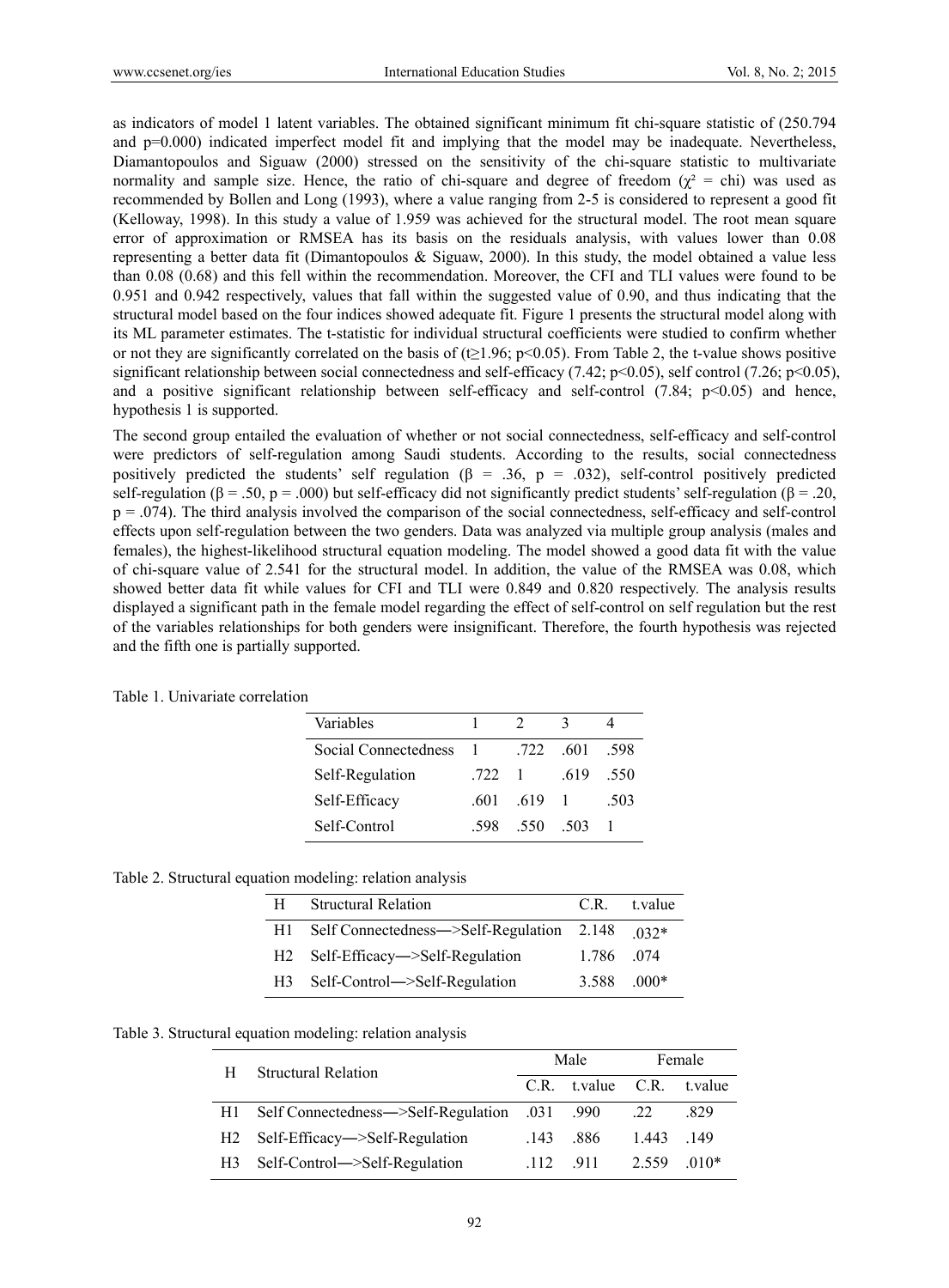

Figure 2. Male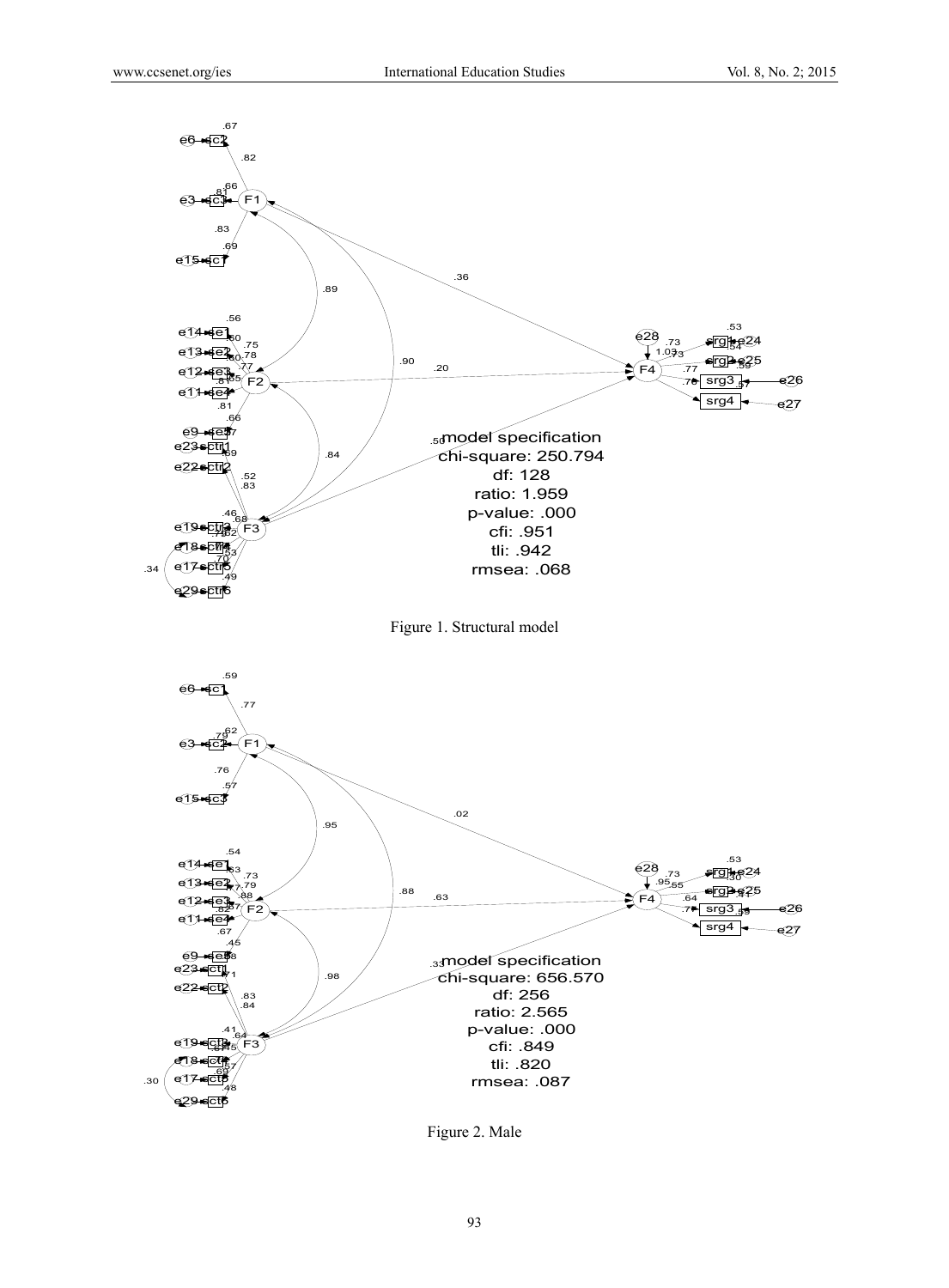

Figure 3. Female

## **5. Discussion**

This study has several aims; first, to model social connectness, self-regulation, self-efficacy and self-control relationship; second, to evaluate the impact of social connectedness, self-efficacy and self-control on self-regulation; and lastly, to compare the significant differences of the impact of social connectedness, self-efficacy and self-control on self-regulation between the two groups of students (male and female). The results fully supported the hypothesized relationships between social connectedness, self-efficacy and self-control with self-regulation. This is consistent with prior studies that investigated the relationships between the variables (e.g. Witherspoon et al., 2009; Whittakur, 2008; Hamedani, 2013; Pintrich & DeGroof, 1990).The second and third hypotheses were focused on the social connectedness, self-efficacy and self-control prediction of self-regulation–based on the results, both hypotheses were partially confirmed. Specifically, social connectedness and self-control was found to predict self-regulation but not self-efficacy. Previous studies showed that social connectedness is the top human motive and in instances where individuals' sense of social connectedness is threatened, their self-regulating ability is negatively affected. Therefore, students in the present study showed higher social connectedness level, which could play a significant role in predicting self-regulation. In addition, self-control was found to be a predictor of self-regulation suggesting that when individuals are able to control their baser impulses over time and in various situations, they can override negative impulses and this is consistent with studies dedicated to self-regulation and self control relationship such as Baumeister, Bratslavsky, Muraven, and Tice (1998), Baumeister and Heatherton (1996), Muraven, Tice, and Baumeister (1998), and Schmeichel and Baumeister (2004). However, on the contrary to prior studies, the study findings showed self-efficacy not to predict self regulation and this may be attributed to the fewer score that the students obtained –as they feel less efficacious to achieve their tasks in class. According to Schunk (1990), students having low self-efficacy for learning may steer clear of tasks while those who are high self-efficacious take part in solving tasks. He also stated that when students are faced with academic challenges, those who have high self-efficacy extend effort and persist more than those who have low self-efficacy.

This study also investigated the differences to which social connectedness, self-efficacy and self-control are related with self-regulation between the male and female students. Prior studies showed a positive relationship between social connectedness, self-efficacy, and self control with self-regulation but such relationship may not be as significant when gender differences are analyzed. In the present study's findings, self-control was found to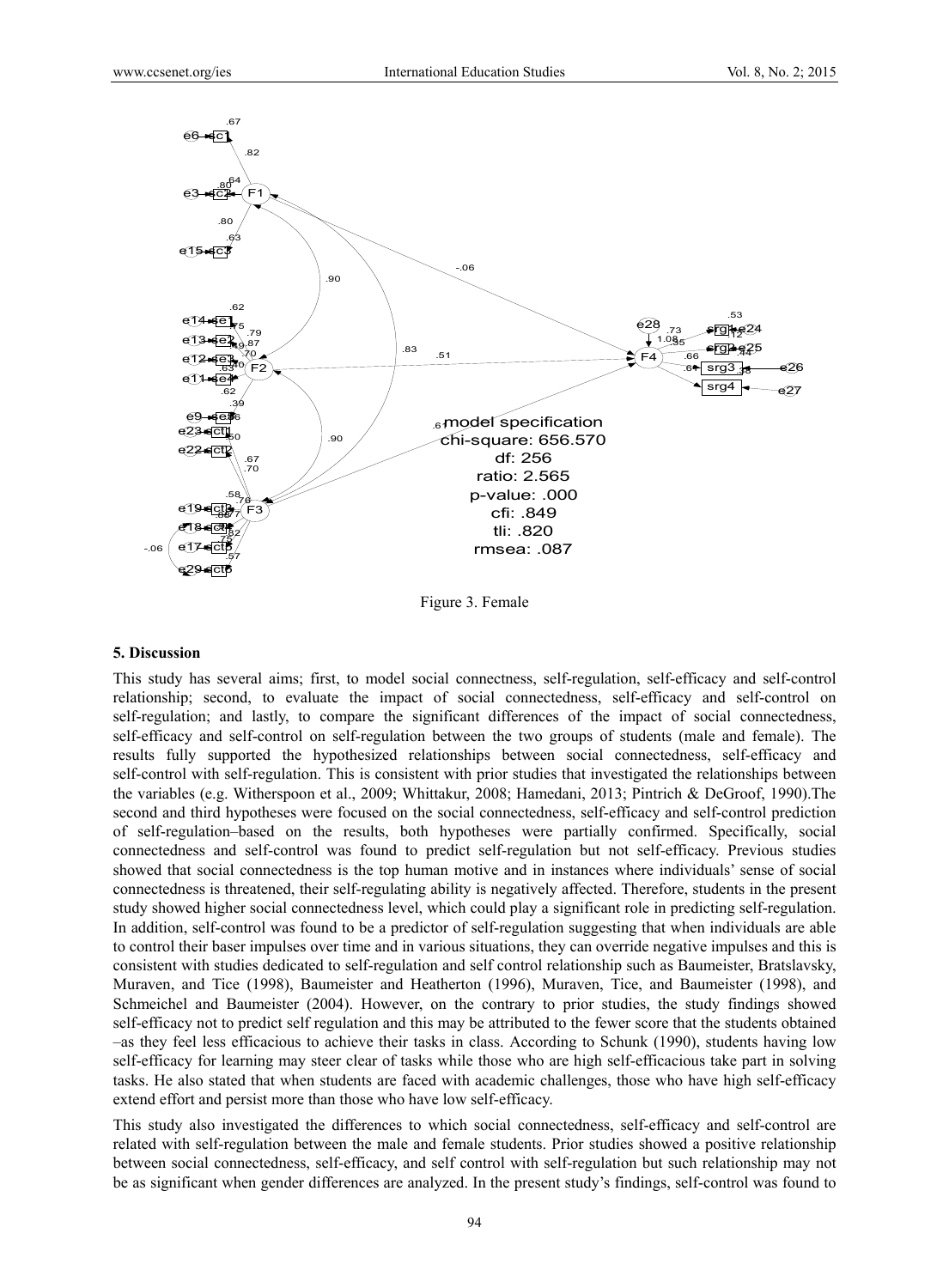relate with self-regulation among female students not males. This may be explained by the notion that while both genders are concerned of their needs and others and their experiences lead to their greater involvement in the class and activities, in general, female students are more likely to take part in self-deprecating humor when tackling adversities and absurdities (Lefcourt, 2001) in order to gain the group support. This may be why women are successful in choosing or developing contexts that suit their personal needs and values indicating that they have environmental mastery over their male counterparts. In sum, the present study is a pioneering study that attempted to assess the complex relationship between social connectedness, self-efficacy and self-control, and self-regulation. Prior research did not examine whether or not the present study's variables are predictors of self-regulation, particularly social connectedness. This study showed the extent to which social connectedness, self-efficacy and self-control may impact self-regulation. Its major contribution is the inclusion of gender in the analysis, as prior failed to include the differences between study variables in terms of gender in the independent-dependent variables relationship, particularly as the result was significant. Like other studies, this study has some limitations. First and foremost, the entire data was gathered from self-report measures that are susceptible to inflated biases due to the influences of social desirability. Second, the research design adopted by this study is a correlational research design and hence, for more in-depth findings and for further directionality of variables effects, future researches can employ the longitudunal and experimental design. Lastly, the study sample is confined to students studying in the University of Dammam, Saudi Arabia limiting the findings generalizability. Therefore, future studies could include other students from other Saudi universities.

#### **Acknowledgments**

This work was supported by Deanship of Scientific Research, University of Dammam, under award number (2014140)".

# **References**

- Abdel-Fattah, M., Asal, A., Al-Asmary, S., Al-Helali, N., Al-Jabban, T., & Arafa, M. (2004). Emotional and Behavioral Problems Among Male Saudi School Children and Adolescents Prevalence and Risk Factors. *German Journal of Psychiatry*. Retrieved from http://www.gjpsy.uni-goettingen.de
- Abdullah, M. (2008). Childrens implicit theories of intelligence: Its relationships with self-efficacy, goal orientations, and self-regulated learning. *The International Journal of Learning, 15*(2), 47-56. Retrieved June 3, 2014, from http://jamiesmithportfolio.com/EDTE800/wp-content/Self-Efficacy/Abdullah.pdf
- Abu-Zeid, A., Hifnawy, T., & Abdel-Fattah, M. (2009). Health Habits and Behaviour of Adolescent School Children, Taif, Saudi Arabia. *Eastern Mediterranean Health Journal, 15*(6), 1525-1534.
- Ackerman, B. P., Kogos, J., Youngstrom, E., Schoff, K., & Izard, C. (1999). Family instability and the problem behaviors of children from economically disadvantaged families. *Developmental Psychology, 35*, 258-268.
- Al-anazi, H., & Al-Shamli, A. (2011). Sensation Seeking and Delinquency Among Saudi Adolescents. *European Journal of Social Sciences, 21*(2), 265-286. Retrieved April 3, 2014, from http://www.europeanjournalofsocialsciences.com/issues/EJSS\_21\_2.html
- Al-Hattab, A. (2006). *Self Esteem and Writing Achievement of Saudi EFL Students in Secondary Schools*  (Unpublished Master thesis). Taibah University, Saudi Arabia.
- Appleton, J., Christenson, S., & Furlong, M. (2008). Student engagement with school: Critical conceptual and methodological issues of the construct. *Psychology in the Schools, 45*(5), 369-386. http://dx.doi.org/10.1002/pits.20303
- Armstrong, S., & Oomen-Early, J. (2009). Social connectedness, self-esteem, and depression symptom-moatology among collegiate athletes versus non-athletes. *Journal of American College Health, 57*, 521-526. Heldref Publication.
- Babbie, E., & Mouton, J. (2001). The practice of social research. Cape Town: Oxford University Press.
- Bagozzi, R., & Edwards, J. (1998). A general approach for representing constructs in organizational research. *Organizational Research Methods, 1*, 45-87. http://dx.doi.org/10.1177/109442819800100104
- Baltes, P., Lindenberger, U., & Staudinger, U. (2006).*Lifespan theory in developmental psychology*. In W. Damon (Series Ed.), & R. M. Lerner (Vol. Ed.), *Handbook of child psychology: Vol. 1. Theoretical models of human development* (6th ed., pp. 569-664). Hoboken, NJ: Wiley.
- Barber, B. K., & Rollins, B. C. (1990). *Parent-adolescent relationships*. Lanham, MD: University Press of America.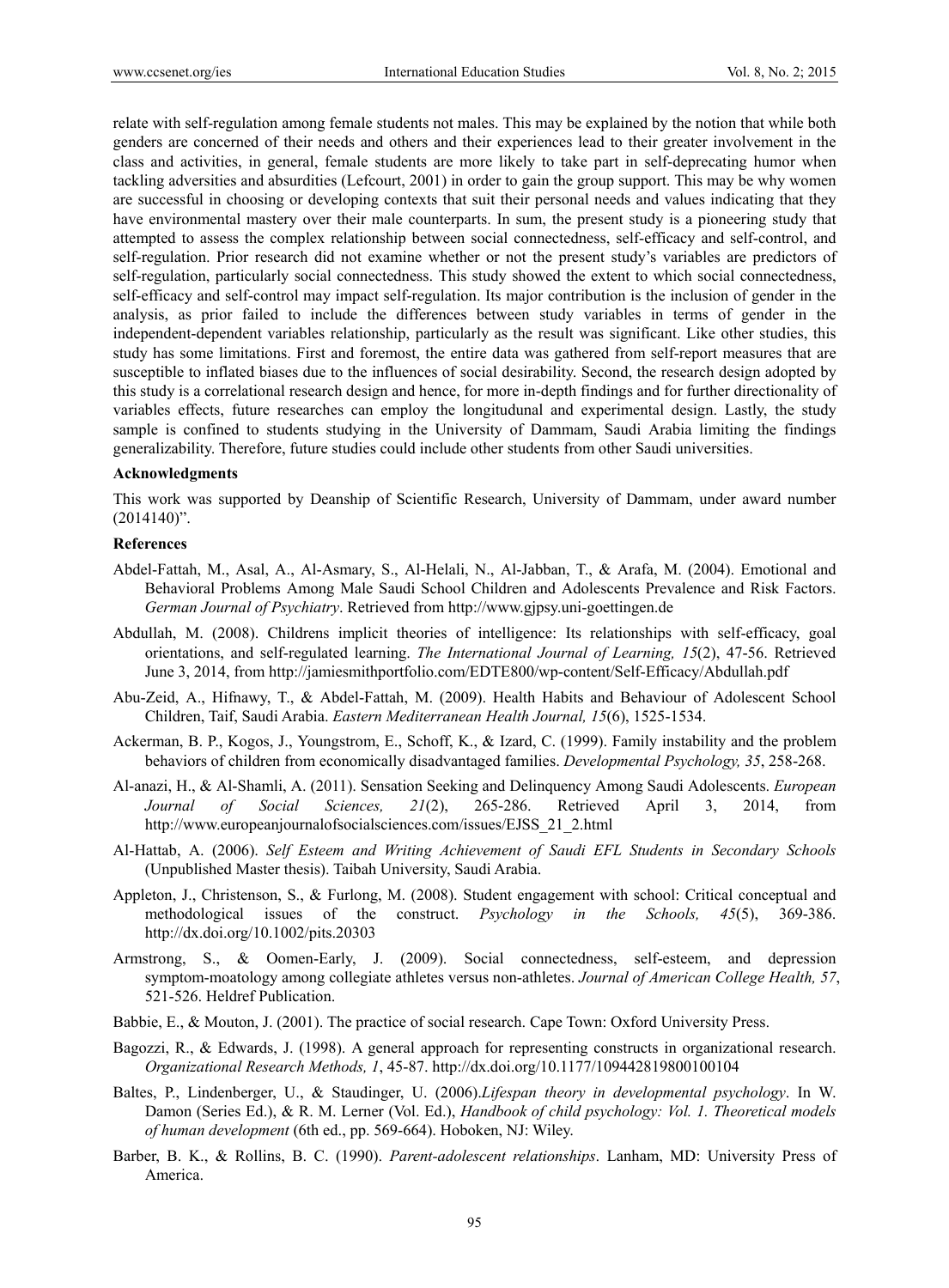- Barnes, G. M., & Farrell, M. P. (1992). Parental support and control as predictors of adolescent drinking, delinquency, and related problem behaviours. *Journal of Marriage and the Family, 54*, 763-776. Retrieved May 15, 2014, from http://www.rti.org/publications/abstract.cfm?pubid=743
- Bassarath, L. (2001). Conduct disorder: A bio-psychosocial review. *Canadian Journal of Psychiatry, 46*, 609-616. Retrieved August 1, 2014, from http://www.ncbi.nlm.nih.gov/pubmed/11582821
- Bassey, M. (1995). *Creating Education Through Research*. New York: Kirklington Press
- Battistich, V., & Hom, A. (1997). The relationship between students' sense of their school as a community and their involvement in problem behaviors. *American Journal of Public Health, 87*(12), 1997-2001. Retrieved April 7, 2014 from http://www.ncbi.nlm.nih.gov/pmc/articles/PMC1381243/
- Baumeister, R. F., & Heatherton, T. F. (1996). Self-regulation failure: An overview. *Psychological Inquiry, 7*, 1-15.
- Baumeister, R. F., Bratslavsky, F., Muraven, M., & Tice, D. M. (1998). Ego depletion: Is the active self a limited resource? *Journal of Personality & Social Psychology, 74*, 1252-1265. Retrieved June 2, 2014, from http://www.psy.lu.se/upload/psykologi/pdf/strength\_model1.pdf
- Baumeister, R. F., Heatherton, T. F., & Tice, D. M. (1994). *Losing Control: How and Why people fail at Self-Regulation*. Academic Press: San Diego.
- Baumeister, R., & Leary, M. (1995). The need to belong: Desire for interpersonal attachments as a fundamental human motivation. *Psychological Bulletin, 117*(3), 497-529. Retrieved May 3, 2014 from http://persweb.wabash.edu/facstaff/hortonr/articles%20for%20class/baumeister%20and%20leary.pdf
- Bollen, K. A., & Long, J. S. (1993). *Testing structural equations*. Newbury Park, CA: Sage Publications.
- Bond, L., Toumbourou, J. W., Thomas, L., Catalano, R. F., & Patton, G. (2005). Individual, family, school, and community risk and protective factors for depressive symptoms in adolescents: A comparison of risk profiles for substance use and depressive symptoms. *Prevention Science, 6*(2), 73-88. http://dx.doi.org/10.1007/s11121-005-3407-2
- Brandtstatdter, J. (1998). Action perspectives on human development. In W. Damon (Series Ed.), & R. M. Lerner (Vol. Ed.), *Handbook of child psychology: Vol. 1. Theoretical models of human development* (5th ed., pp. 807-863). New York: Wiley.
- Bronfenbrenner, U. (1977). Toward an experimental ecology of human development. *American Psychologist, 32*, 513-531. http://dx.doi.org/10.1037/0003-066X.32.7.513
- Cameron, G., & Karabanow, J. (2003). The nature and effectiveness of program models for adolescents at risk of entering the formal child protection system. *Child Welfare, 82*(4), 443-474.
- Carnes, M. (2001). Humor. In J. Worell (Ed.), *Encyclopedia of women and gender* (Vol. 1, pp. 601-609). San Diego, California: Academic Press.
- Chemers, M. M., Hu, L., & Garcia, B. F. (2001). Academic self-efficacy and first-year college student performance and adjustment.*Journal of Educational Psychology, 93*, 55-64. Retrieved July 5, 2014, from http://psycnet.apa.org/index.cfm?fa=buy.optionToBuy&id=2001-16705-006
- Churchill, G. A., & Iacobucci, D. (2002). *Marketing research: Methodological foundations* (8th ed.). Orlando: Harcourt College Publishers.
- Cohen, S., & Wills, T. A. (1985). Stress, social support, and the buffering hypothesis. *Psychological Bulletin, 98*, 310-357
- Connell, J. P., & Wellborn, J. G. (1991). Competence, autonomy, and relatedness: A motivational analysis of self-system processes. *The Minnesota Symposia on Child Development: Self-Processes and Development, 23*, 43-77.
- Cooper, C. R. (1999). Multiple selves, multiple worlds: Cultural perspectives on individuality and connectedness in adolescent development. In A. S. Masten (Ed.), *Cultural Processes in Child Development: The Minnesota Symposia on Child Psychology* (Vol. 29, pp. 25-57). Mahwah, NJ: Lawrence Erlbaum.
- Debats, D. L. (1995). Experiences of meaning in life: A combined qualitative and quantitative approach. *British Journal of Psychology, 86*, 359-375.
- Deci, E. L., & Ryan, R. M. (1991). A motivational approach to self: Integration in personality. *Nebraska Symposium on Motivation: Perspectives on Motivation, Lincoln, NE., 38*, 237-288.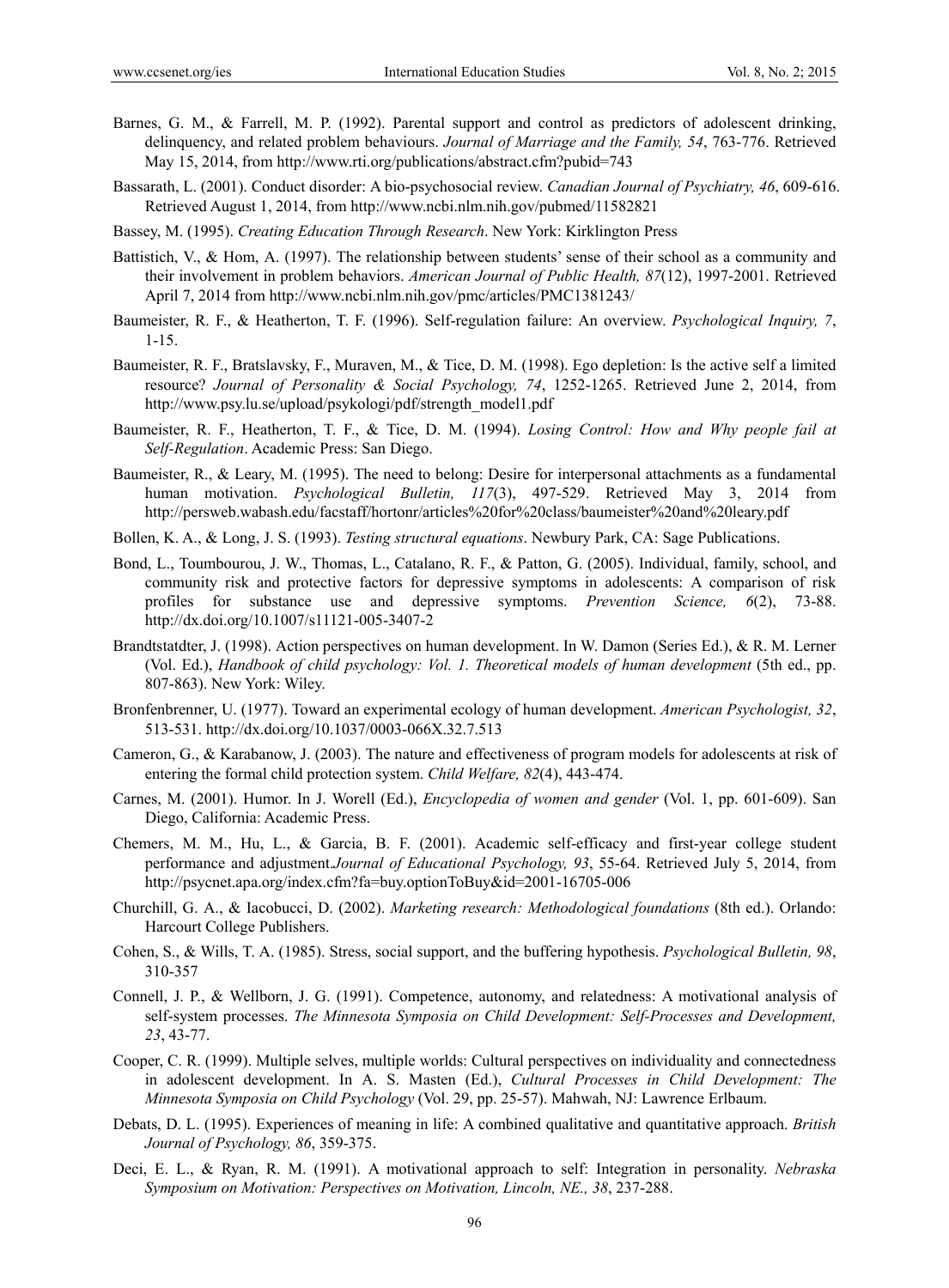Denial, L. (2009). *The relationship of connectedness and control*. Research Project. Jefferson City, TN.

- Diamantopoulos, A., & Siguaw, J. (2000). *Introducing LISREL*. London: Sage Publications.
- Donald, M., Dower, J., Correa-Velez, I., & Jones, M. (2006). Risk and protective factors for medically serious suicide attempts. *Australian and New Zealand Journal of Psychiatry, 40*, 87-96. http://dx.doi.org/10.1080/j.1440-1614.01747
- Duckwoth, A., & Seligman, M. (2005). Self-discipline outdoes IQ in predicting academic performance of adolescents. *American Psychological Society, 16*(12), 939-944. Retrieved July 4, 2014 from http://www.sas.upenn.edu/~duckwort/images/PsychologicalScienceDec2005.pdf
- Fan, X., Thompson, B., & Wang, L. (1999). The effects of sample size, estimation methods, and model specification on SEM fit indices. *Structural Equation Modeling, 6*, 56-83.
- Fiori, K., Antonucci, T. C., & Cortina, K. (2006). Social network typologies and mental health among older adults.*Journal of Gerontology, Series B: Psychological Sciences and Social Sciences, 61*(1), 25-32.
- Fredericks, J., Blumenfeld, P., & Paris, A. (2004). School engagement Potential of the concept, state of the evidence. *Review of Educational Research, 74*, 59-109. Retrieved July 26, 2014 from http://www.jstor.org/stable/3516061.
- Freeman, T., Anderman, L., & Jensen, J. (2007). Sense of belonging in college freshmen at the classroom and campus levels. *The Journal of Experimental Education, 75*, 203-220. http://dx.doi.org/10.3200/ JEXE.75.3.203-220.
- Freund, A. M., & Baltes, P. B. (2002). Life-management strategies of selection, optimization and compensation: Measurement by self-report and construct validity. *Journal of Personality and Social Psychology, 82*(4), 642-662. Retrieved 29 July, 2014 from http://psycnet.apa.org/index.cfm?fa=buy.optionToBuy&id= 2002-12744-012
- Glanville, J. L., & Wildhagen, T. (2007). The measurement of school engagement: Assessing dimensionality and measurement invariance across race and ethnicity. *Educational and Psychological Measurement, 67*, 1019-1041. http://dx.doi.org/10.1177/0013164406299126
- Goodenow, C. (1993b). The psychological sense of school membership among adolescents: Scale development and educational correlates. *Psychology in the Schools, 30*, 70-90.
- Griffiths, R., Horsfall, J., Moore, M., Lane, D., Kroon, V., & Langdon, R. (2007). Assessment of health, well-being, and social connections: A survey of women living in Western Sydney. *International Journal of Nursing Practice, 13*(1), 3-13. http://dx.doi.org/10.1111/j.1440-172X.2006.00606.x
- Hall, B. L., & Hursch, D. E. (1982). An evaluation of the effects of a time management training program on work efficacy. *Journal of Organizational Behavior Management, 3*, 73-98.
- Hamedani, S. (2013). The relationship between self-effciacy and self-regulation in Vocabulary acquisition of Iranian EFL learners. *Journal of Academic and Applied Studies, 3*(1), 20-31.
- Hawkins, J. D., Catalano, R. F., Kosterman, R., Abbott, R., & Hill, K. G. (1999). Preventing adolescent health-risk behaviors by strengthening protection during childhood. *Archives of Pediatric and Adolescent Medicine, 153*, 226-234.
- Helmreich, R. L., & Spence, J. T. (1978). The Work and Family Orientation Questionnaire: An objective instrument to assess components of achievement motivation and attitudes toward family and career. *Catalog of Selected Documents in Psychology, 8*(2).
- Hutcherson, C., Seppala, E., & Gross, J. (2008). Loving-kindness mediation increases social connectedness. *Emotion, 8*(5), 720-724. http://dx.doi.org/10.1037/a0013237
- Ingersoll-Dayton, B., Morgan, D., & Antonucci, T. (1997). The effects of positive and negative social exchanges on aging adults. *Journals of Gerontology, Series B: Psychological Sciences and Social Sciences, 52*, 190-199.
- Jdaitawi, M., Motawa, A., & Al-Nabrawi, I. (2013). *Analysis of Adolescent period in Saudi Arabia: Social connectedness*. Paper accepted at 7th International Technology, Education and Development Conference (INTED2013/ 4th-6th March), Valencia, Spain.
- Joo, Y., Bong, M., & Choi, H. (2000). Self-efficacy for self-regulated learning, academic self-efficacy and internet self-efficacy in web based instruction. *Educational Technology Research and Development, 48*(Z),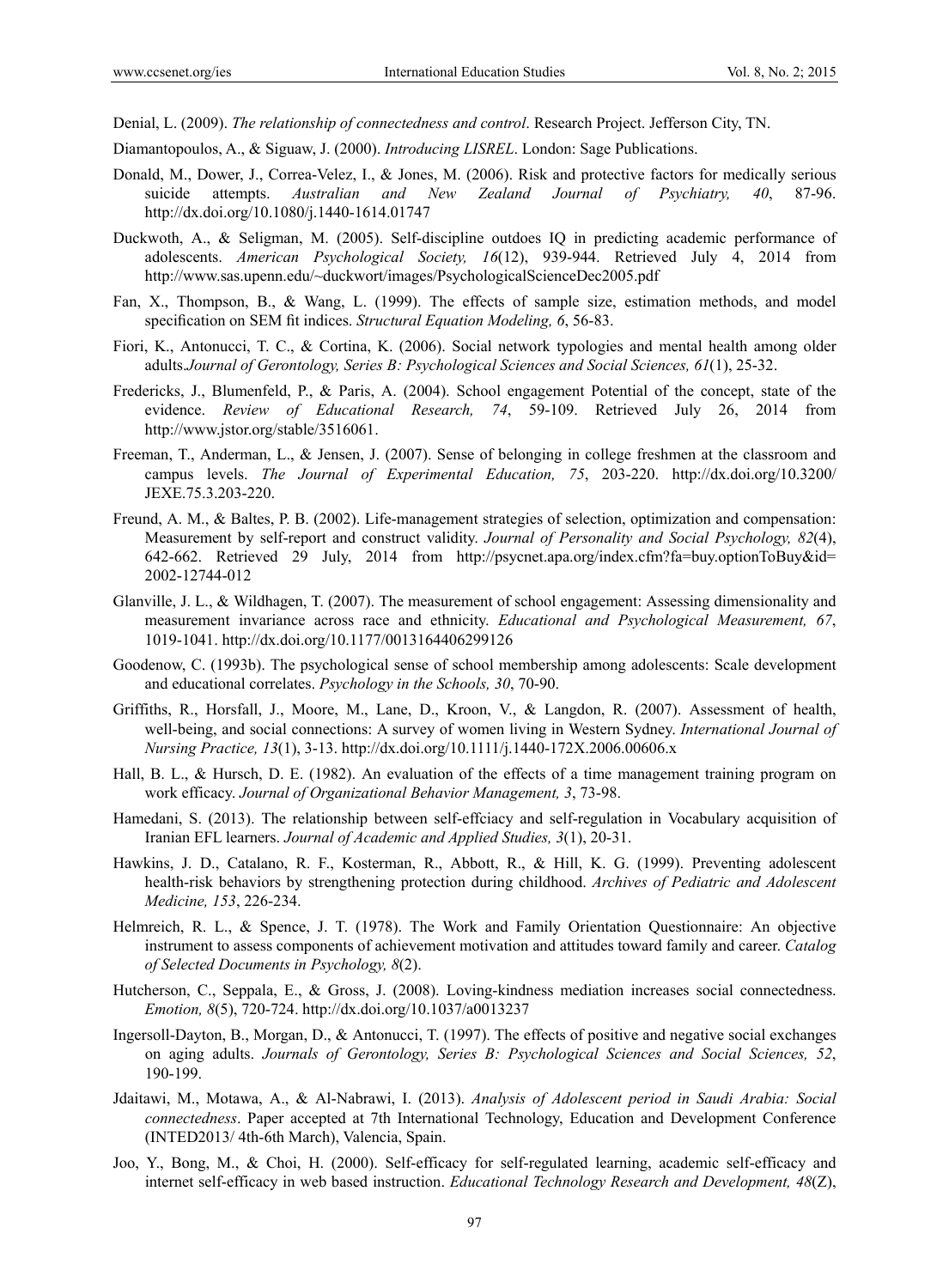5-17. Retrieved from http://www.nottingham.ac.uk/~ntzcl1/literature/self-efficacy/joo.pdf

- Julawong, O. (2009). The relationship among social support, stigma, and coping strategies in Thai women with HIV/AIDS. *Dissertation Abstracts International, 70*(2-B), 940.
- Kelloway, E. K. (1998). *Using LISREL for structural equation modeling*. Thousand Oaks: Sage Publications.
- Kuhnle, C., Hofer, M., & Kilian, B. (2010a). The relationship of value orientation, self-control, frequency of goals conflicts in school and leisure, and life-balance in adolescence. *Learning and Individual Differences, 20*, 251-255.
- Lane, J., Lane, A., & Cockerton, T. (2003b). Prediction of academic performance from self-efficacy and performance accomplishments among master degree students. *Journal of Hospitality, Leisure, Sport and Tourism Education, 2*(1), 113-118.
- Lee, R. M., & Robbins, S. B. (1998). The relationship between social connectedness and anxiety, self-esteem, and social identity. *Journal of Counseling Psychology, 45*, 338-345.
- Lee, R. M., & Robbins, S. B. (2000). Understanding social connectedness in college women and men. *Journal of Counseling and Development, 78*, 484-491.
- Lee, R. M., Draper, M., & Lee, S. (2001). Social connectedness, dysfunctional interpersonal behaviors, and psychological distress: Testing a mediator model. *Journal of Counseling Psychology, 48*(3), 310-318. http://dx.doi.org/1O.1O37//OO22-O167.48.3.31O
- Lee, R. M., Keough, K. A., & Sexton, J. D. (2002). Social connectedness, social appraisal, and perceived stress in college women and men. *Journal of Counselling & Development, 80*, 355-361.
- Lefcourt, H. M. (2001a). *Humor: The psychology of living buoyantly*. New York: Kluwer Academic/Plenum Publishers.
- Lemberger, M., & Clemens, E. (2012). Connectedness and self-regulation as construct of the students success skills program in inner-city African American elementary students. *Journal of Counseling& Development, 90*(4), 450-458. http://dx.doi.org/10.1002/j.1556-6676.2012.00056.x
- Lerner, R., & Villarruel, F. (1994). Adolescence. In T. Husen, & T. Postlethwait (Eds.), *The international encyclopedia of education* (pp. 83-89). Oxford, England: Pergamon.
- Little, T., Cunningham, W., Shahar, G., & Widaman, K. (2002). To parcel or not to parcel: Exploring the question, weighing the merits. *Structural Equation Modelling, 9*, 151-173. http://dx.doi.org/10.1207/S15328007SEM0902\_1
- Litwin, H. (2001). Social network type and morale in old age. *Gerontologist, 41*(4), 516-524. http://dx.doi.org/10.1093/geront/41.4.516
- Maehr, M. L., & Meyer, H. A. (1997). Understanding motivation and schooling: Where we've been, where we are, and where we need to go. *Educational Psychology Review, 9*, 371-408.
- Mansfield, C. (2010). Motivating adolescents: Goals for Australian students in secondary schools. *Australian Journal of Educational & Developmental Psychology, 10*, 44-55. Retrieved from http://files.eric.ed.gov/fulltext/EJ885706.pdf
- Maria, P. (2003). *Achievement motivation and Mexican immigrant and Mexican-American College Students: A psychological perspective*. Retrieved June 15, 2011, from http://www.lib.umi.com/dissertations/fullucit/ 3117675
- McWhirter, B. T. (1990). Loneliness: A review of current literature, with implications for counseling and research. *Journal of Counseling and Development, 68*(4), 589-595. http://dx.doi.org/10.1002/j.1556-6676.1990.tb02521.x
- Megan, L. (2009). Psychosocial factors and racial differences in blood pressure dipping. *American Journal of Hypertension, 22*, 584. http://dx.doi.org/10.1038/ajh.2009.73.
- Miller, A. L., & Glinski, J. (2000). Youth suicidal behavior: Assessment and intervention. *Journal of Clinical Psychology, 56*(9), 1131-1152.
- Mooi, T. (2007). Self-efficacy and student performance in an accounting course. *Journal of Financial Reporting and Accounting, 4*(1), 129-146. Retrieved from http://www.emeraldinsight.com/doi/abs/10.1108/ 19852510680001586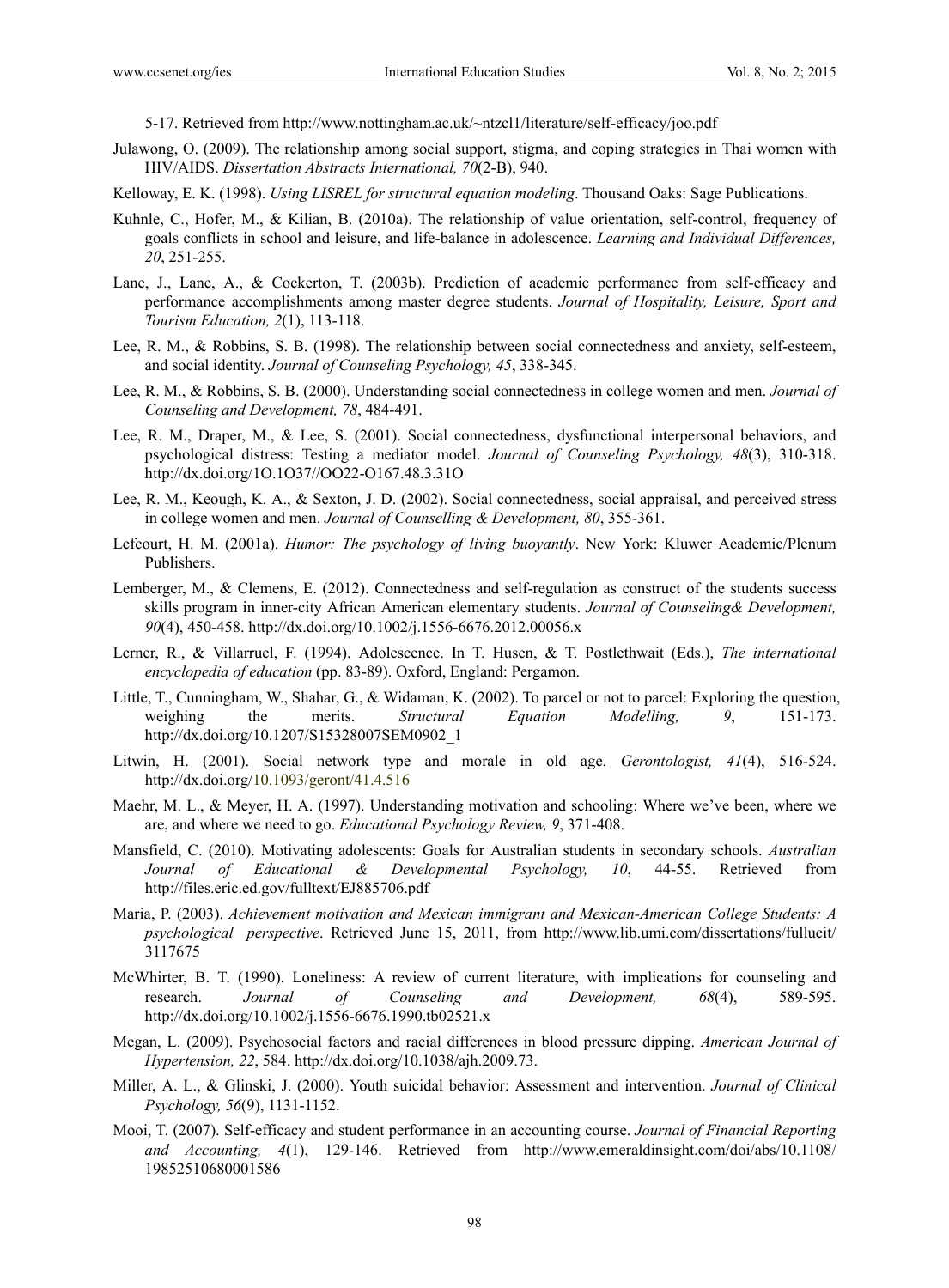- Necati, C., & Sevil, F. (2010). The relation on time management skills and academic achievement of potential teachers. *Educational Research Quarterly, 33*(4), 3-23.
- Osterman, K. F. (2000). Students' need for belonging in the school community. *Review of Educational Research, 70*(3), 323-367. http://dx.doi.org/10.3102/00346543070003323
- Pajares, F. (1997). Current directions in self-efficacy research. In M. Maehr, & P. R. Pintrich (Eds.), *Advances in motivation and achievement*. Greenwich, CT: JAI Press.
- Pintrich, P., & DeGroot, E. (1990). Motivational and self-regulated learning components of classroom academic performance. *American Psychological Association, 82*, 33-40.
- Pittman, L., & Richmond, A. (2007). Academic and psychological functioning in late adolescence: The importance of school belonging. *The Journal of Experimental Education, 75*(4), 270-288.
- Ragheb, M. G., & Beard, J. G. (1982). Measuring leisure attitude. *Journal of Leisure Research, 14*(2), 155-167.
- Raver, C. C. (2003). *Young Children, Is Emotional Development and School Readiness*. Retrieved from http:// www.eric.ed.gov April 2012
- Raver, C. C., & Knitze, J. (2002). *Ready to Enter: What Research Tells Policymakers About Strategies to Promote Social and Emotional School Readiness Among Three-and Four-Year- Old Children*. Policy Paper. No. 3 Promoting the Emotional Well-Being of Children and Families National Center for Children in Poverty.
- Resnick, M. D., Bearman, P. S., Blum, R. W., Bauman, K. E., Harris, K. M., Jones, J., . . . Udry, J. R. (1997). Protecting adolescents from harm: Findings from the National Longitudinal Study on Adolescent Health. *Journal of the American Medical Association, 278*(10), 823-832. http://dx.doi.org/10.1001/jama.1997.03550100049038
- Robert, B., & Libbey, H. (2004). School connectedness, strengthening health and education outcomes for teenagers. *Journal of School Health, 74*, 7.
- Robson, C. (1993). *Real World research: A resource for social scientists and practitioners researcher*. Blackwell, Oxford.
- Sawyer, M. G., Arney, F. M., Baghurst, P. A., Clark, J. J., Graetz, B. W., Kosky, R. J., . . . Zubrick, S. R. (2001). The mental health of young people in Australia: key findings from the child and adolescent component of the national survey of mental health and well-being. *The Australian & New Zealand Journal of Psychiatry, 35*(6), 806-814. Retrieved from http://www.ncbi.nlm.nih.gov/pubmed/11990891
- Schaps, E., Battistich, V., & Solomon, D. (1997). School as a caring community: A key to character. In A. Molnar (Ed.), *The construction of children's character*. *Ninety-sixth yearbook of the National Society for the Study of Education* (pp. 127-139). Chicago: National Society for the Study of Education.
- Schunk, D. (1990). Goal setting and self-efficacy during self-regulated learning. *Educational Psychologist, 25*, 71-86.
- Schunk, D. H., & Ertmer, P. A. (2000). *Self-regulation and academic learning: self-e*ffi*cacy enhancing interventions*. In M. Boekaerts, P. R. Pintrich, & M. Zeidner (Eds.), Handbook of self-regulation (pp. 631-649). San Diego: Academic Press.
- Schunk, D. H., & Peggy, A. E. (1999). Self-regulatory processes during computer skill acquisition: Goal and self-evaluative influences. *Journal of Educational Psychology, 2*, 251-260.
- Schwarzer, R. (Ed.). (1992). *Self-efficacy: Thought Control of Action*. Washington, DC: Hemisphere.
- Schwarzer, R., & Jerusalem, M. (1995). *Generalized Self-Efficacy scale.* In J. Weinman, S. Wright, & M. Johnston (Eds.), *Measures in health psychology: A user's portfolio*. *Causal and control beliefs* (pp. 35-37). Windsor, UK: NFER-NELSON.
- Sekaran, U. (2003). *Research Methods for business: A skill building approach*. John Willey & Sons, Ltd.
- Shoda, Y., Mischel, W., & Peake, P. K. (1990). Predicting adolescent cognitive and self-regulatory competencies from preschool delay of gratification: Identifying diagnostic conditions. *Developmental Psychology, 26*, 978-986.
- Stacks, D. (2002). *Primer of public relations research*. New York: Guilford.
- Stracuzzi, N., & Mills, M. (2010). *Teachers matter: Feelings of school connectedness and positive youth*